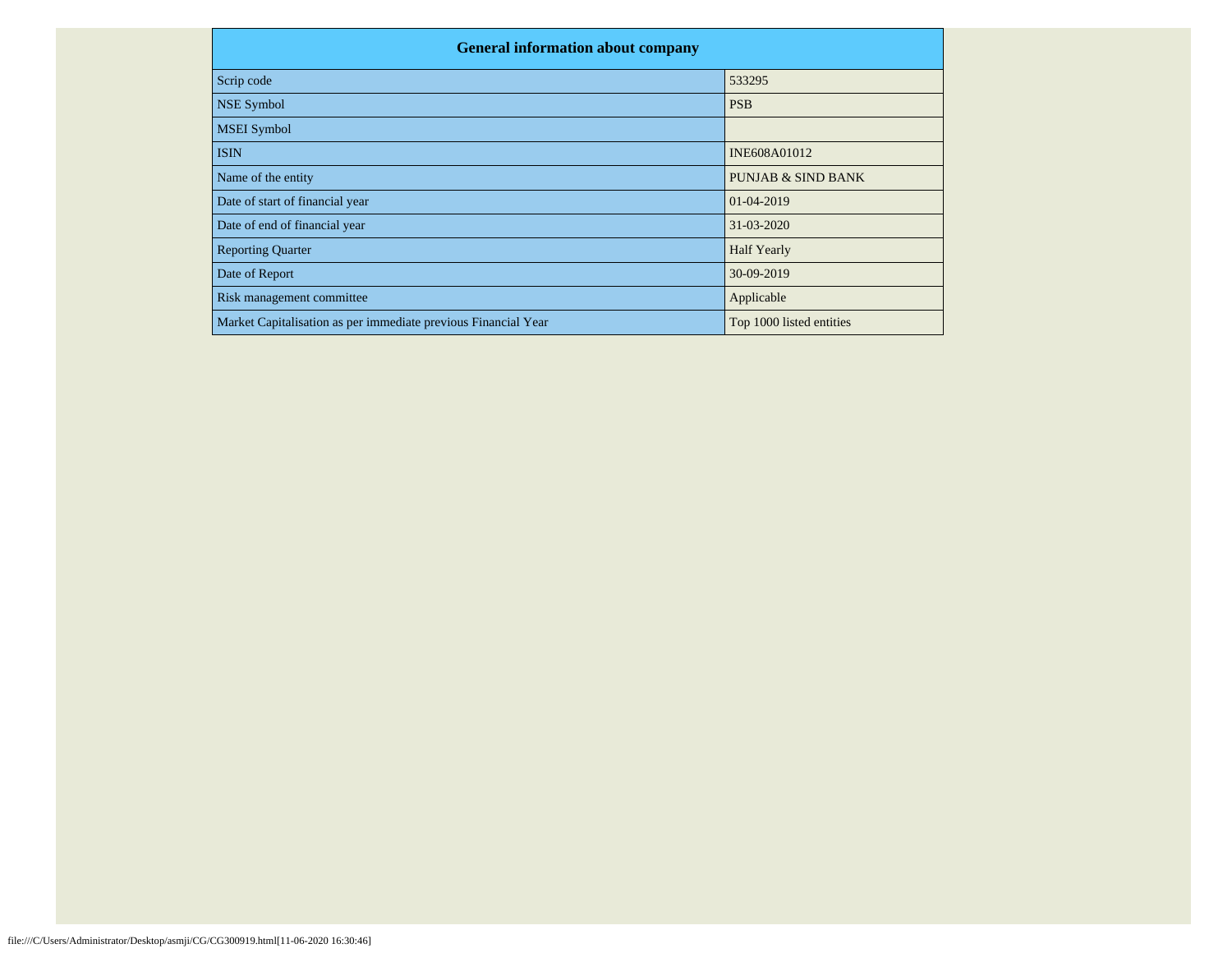|                                                                      |            |            |                                              |                            |                               |                            |                                                |                            | <b>Annexure I</b>      |                                             |                                                                                                                                          |                                                                                                                                                                |                                                                                                                                                                |                                                                                                                                                                                                 |                                      |                                          |
|----------------------------------------------------------------------|------------|------------|----------------------------------------------|----------------------------|-------------------------------|----------------------------|------------------------------------------------|----------------------------|------------------------|---------------------------------------------|------------------------------------------------------------------------------------------------------------------------------------------|----------------------------------------------------------------------------------------------------------------------------------------------------------------|----------------------------------------------------------------------------------------------------------------------------------------------------------------|-------------------------------------------------------------------------------------------------------------------------------------------------------------------------------------------------|--------------------------------------|------------------------------------------|
|                                                                      |            |            |                                              |                            |                               |                            |                                                |                            |                        |                                             | Annexure I to be submitted by listed entity on quarterly basis                                                                           |                                                                                                                                                                |                                                                                                                                                                |                                                                                                                                                                                                 |                                      |                                          |
|                                                                      |            |            |                                              |                            |                               |                            |                                                |                            |                        | <b>I. Composition of Board of Directors</b> |                                                                                                                                          |                                                                                                                                                                |                                                                                                                                                                |                                                                                                                                                                                                 |                                      |                                          |
| Disclosure of notes on composition of board of directors explanatory |            |            |                                              |                            |                               |                            |                                                |                            | Textual Information(1) |                                             |                                                                                                                                          |                                                                                                                                                                |                                                                                                                                                                |                                                                                                                                                                                                 |                                      |                                          |
| Wether the listed entity has a Regular Chairperson No                |            |            |                                              |                            |                               |                            |                                                |                            |                        |                                             |                                                                                                                                          |                                                                                                                                                                |                                                                                                                                                                |                                                                                                                                                                                                 |                                      |                                          |
|                                                                      |            |            |                                              |                            |                               |                            | Whether Chairperson is related to MD or CEO No |                            |                        |                                             |                                                                                                                                          |                                                                                                                                                                |                                                                                                                                                                |                                                                                                                                                                                                 |                                      |                                          |
| Name of<br>the<br>Director                                           | PAN        | <b>DIN</b> | Category 1<br>of directors                   | Category 2<br>of directors | Category<br>3 of<br>directors | Date<br>of<br><b>Birth</b> | <b>Initial Date</b><br>of<br>appointment       | Date of Re-<br>appointment | Date of<br>cessation   | Tenure<br>of<br>director<br>(in<br>months)  | No of<br>Directorship in<br>listed entities<br>including this<br>listed entity<br>(Refer<br>Regulation<br>17A of Listing<br>Regulations) | No of<br>Independent<br>Directorship in<br>listed entities<br>including this<br>listed entity<br>(Refer<br>Regulation<br>$17A(1)$ of<br>Listing<br>Regulations | Number of<br>memberships in<br>Audit/ Stakeholder<br>Commitee(s)<br>including this<br>listed entity (Refer<br>Regulation $26(1)$<br>of Listing<br>Regulations) | No of post of<br>Chairperson in<br>Audit/ Stakeholder<br>Committee held in<br>listed entities<br>including this listed<br>entity (Refer<br>Regulation $26(1)$ of<br><b>Listing Regulations)</b> | Notes for<br>not<br>providing<br>PAN | Notes for not<br>providing<br><b>DIN</b> |
| Charan<br>Singh                                                      | AHJPS9318R | 07619408   | Non-<br>Executive<br>Independent<br>Director | Chairperson                |                               | $30 -$<br>$09-$<br>1960    | 23-05-2018                                     |                            |                        | 36                                          |                                                                                                                                          |                                                                                                                                                                | $\Omega$                                                                                                                                                       | $\Omega$                                                                                                                                                                                        |                                      | Textual<br>Information $(2)$             |
| <sup>S</sup><br>Harisankar                                           | AIYPS4664C | 07986580   | Executive<br>Director                        | Not<br>Applicable          | CEO-<br>MD                    | $19-$<br>$05 -$<br>1961    | 19-09-2018                                     |                            |                        | 32                                          |                                                                                                                                          | $\Omega$                                                                                                                                                       |                                                                                                                                                                | $\Omega$                                                                                                                                                                                        |                                      | Textual<br>Information(3)                |
| Fareed<br>Ahmed                                                      | ADAPA2327H | 99999999   | Executive<br>Director                        | <b>Not</b><br>Applicable   |                               | $16 -$<br>$07 -$<br>1960   | 17-02-2017                                     |                            |                        | 36                                          |                                                                                                                                          | $\Omega$                                                                                                                                                       |                                                                                                                                                                | $\mathbf{0}$                                                                                                                                                                                    |                                      | Textual<br>Information $(4)$             |
| Govind N<br>Dongre                                                   | ABYPG8109M | 99999999   | Executive<br>Director                        | <b>Not</b><br>Applicable   |                               | $26 -$<br>$03 -$<br>1960   | 10-10-2017                                     |                            |                        | 30                                          |                                                                                                                                          | $\Omega$                                                                                                                                                       |                                                                                                                                                                | $\Omega$                                                                                                                                                                                        |                                      | Textual<br>Information $(5)$             |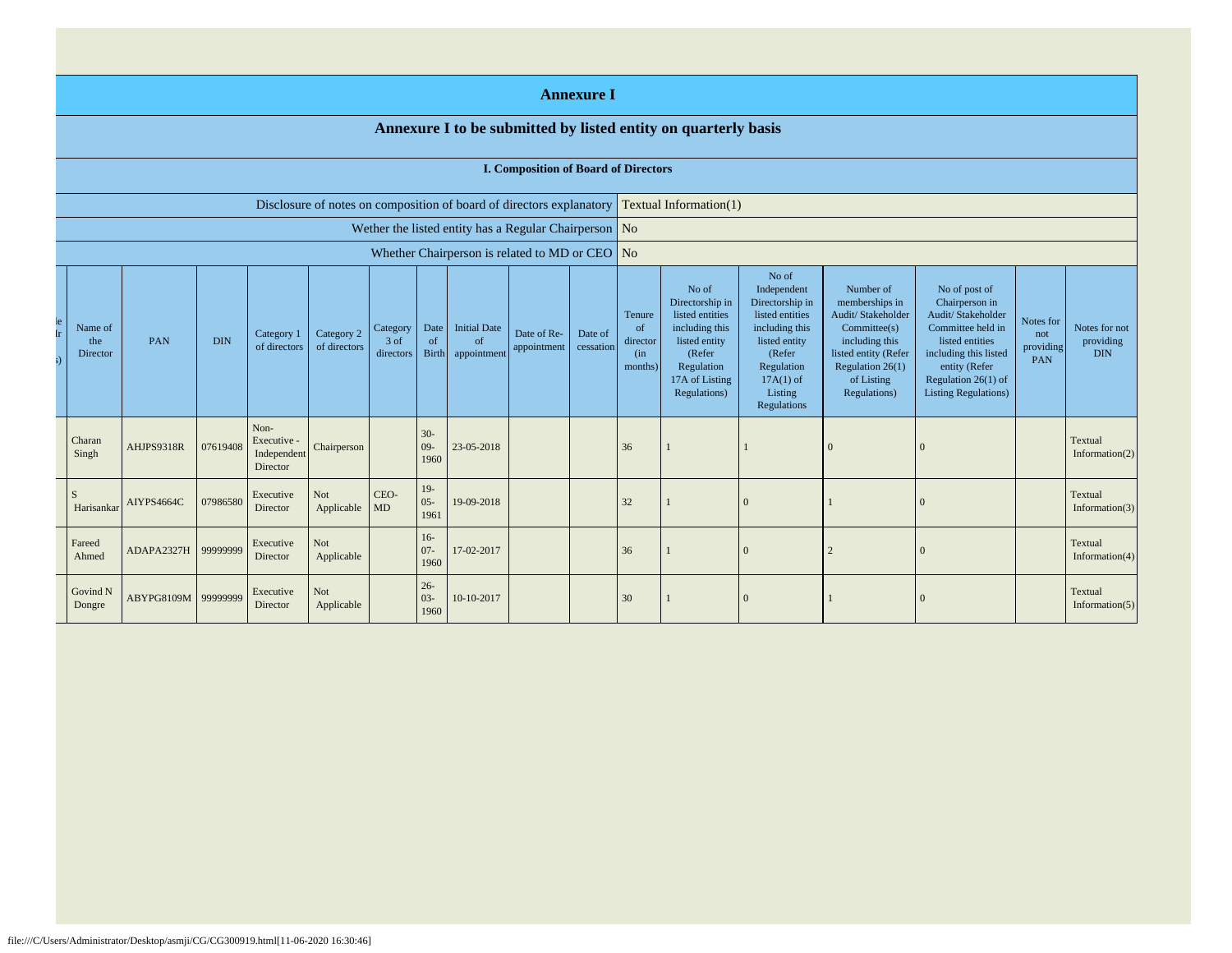|                 |                                   |                         |            |            |                                                |                               |                            |                            | <b>I. Composition of Board of Directors</b>                          |                            |                      |                                            |                                                                                                                                                   |                                                                                                                                                                      |                                                                                                                                                                          |                                                                                                                                                                                                                             |                                      |                                          |
|-----------------|-----------------------------------|-------------------------|------------|------------|------------------------------------------------|-------------------------------|----------------------------|----------------------------|----------------------------------------------------------------------|----------------------------|----------------------|--------------------------------------------|---------------------------------------------------------------------------------------------------------------------------------------------------|----------------------------------------------------------------------------------------------------------------------------------------------------------------------|--------------------------------------------------------------------------------------------------------------------------------------------------------------------------|-----------------------------------------------------------------------------------------------------------------------------------------------------------------------------------------------------------------------------|--------------------------------------|------------------------------------------|
|                 |                                   |                         |            |            |                                                |                               |                            |                            | Disclosure of notes on composition of board of directors explanatory |                            |                      |                                            |                                                                                                                                                   |                                                                                                                                                                      |                                                                                                                                                                          |                                                                                                                                                                                                                             |                                      |                                          |
|                 |                                   |                         |            |            |                                                |                               |                            |                            | Wether the listed entity has a Regular Chairperson                   |                            |                      |                                            |                                                                                                                                                   |                                                                                                                                                                      |                                                                                                                                                                          |                                                                                                                                                                                                                             |                                      |                                          |
| <b>Sr</b>       | Title<br>(M <sub>I</sub> )<br>Ms) | Name of the<br>Director | PAN        | <b>DIN</b> | Category 1<br>of directors                     | Category 2<br>of<br>directors | Category 3<br>of directors | Date<br>of<br><b>Birth</b> | <b>Initial Date</b><br>of<br>appointment                             | Date of Re-<br>appointment | Date of<br>cessation | Tenure<br>of<br>director<br>(in<br>months) | No of<br>Directorship<br>in listed<br>entities<br>including<br>this listed<br>entity<br>(Refer<br>Regulation<br>17A of<br>Listing<br>Regulations) | No of<br>Independent<br>Directorship<br>in listed<br>entities<br>including<br>this listed<br>entity<br>(Refer<br>Regulation<br>$17A(1)$ of<br>Listing<br>Regulations | Number of<br>memberships<br>in Audit/<br>Stakeholder<br>Committee(s)<br>including<br>this listed<br>entity (Refer<br>Regulation<br>$26(1)$ of<br>Listing<br>Regulations) | No of post<br><sub>of</sub><br>Chairperson<br>in Audit/<br>Stakeholder<br>Committee<br>held in<br>listed<br>entities<br>including<br>this listed<br>entity<br>(Refer<br>Regulation<br>$26(1)$ of<br>Listing<br>Regulations) | Notes for<br>not<br>providing<br>PAN | Notes for not<br>providing<br><b>DIN</b> |
| 5               | Mr                                | S.R.Mehar               | AAUPM6264A | 99999999   | Non-<br>Executive -<br>Nominee<br>Director     | Not<br>Applicable             |                            | $02 -$<br>$03 -$<br>1962   | 13-07-2018                                                           |                            |                      |                                            |                                                                                                                                                   |                                                                                                                                                                      |                                                                                                                                                                          | $\left($                                                                                                                                                                                                                    |                                      | Textual<br>Information $(6)$             |
| 6               | Mr                                | B.P.Vijayendra          | ABSPV3051F | 0663031    | Non-<br>Executive -<br>Nominee<br>Director     | Not<br>Applicable             |                            | $21 -$<br>$10-$<br>1956    | 26-04-2019                                                           |                            |                      |                                            |                                                                                                                                                   |                                                                                                                                                                      |                                                                                                                                                                          | $\left($                                                                                                                                                                                                                    |                                      | Textual<br>Information(7)                |
| $7\phantom{.0}$ | Mr                                | T.R.Mendiratta          | ADIPM0907F | 07843623   | Non-<br>Executive -<br>Independent<br>Director | Not<br>Applicable             | Shareholder<br>Director    | $29-$<br>$11-$<br>1959     | 01-07-2017                                                           |                            |                      | 36                                         |                                                                                                                                                   |                                                                                                                                                                      |                                                                                                                                                                          | $\left($                                                                                                                                                                                                                    |                                      | Textual<br>Information(8)                |
| 8               | Mr                                | Harsh Bir<br>Singh      | ABXPS5430Q | 99999999   | Non-<br>Executive -<br>Independent<br>Director | Not<br>Applicable             | Shareholder<br>Director    | $30 -$<br>$07 -$<br>1954   | 01-07-2017                                                           |                            |                      | 36                                         |                                                                                                                                                   |                                                                                                                                                                      |                                                                                                                                                                          |                                                                                                                                                                                                                             |                                      | Textual<br>Information(9)                |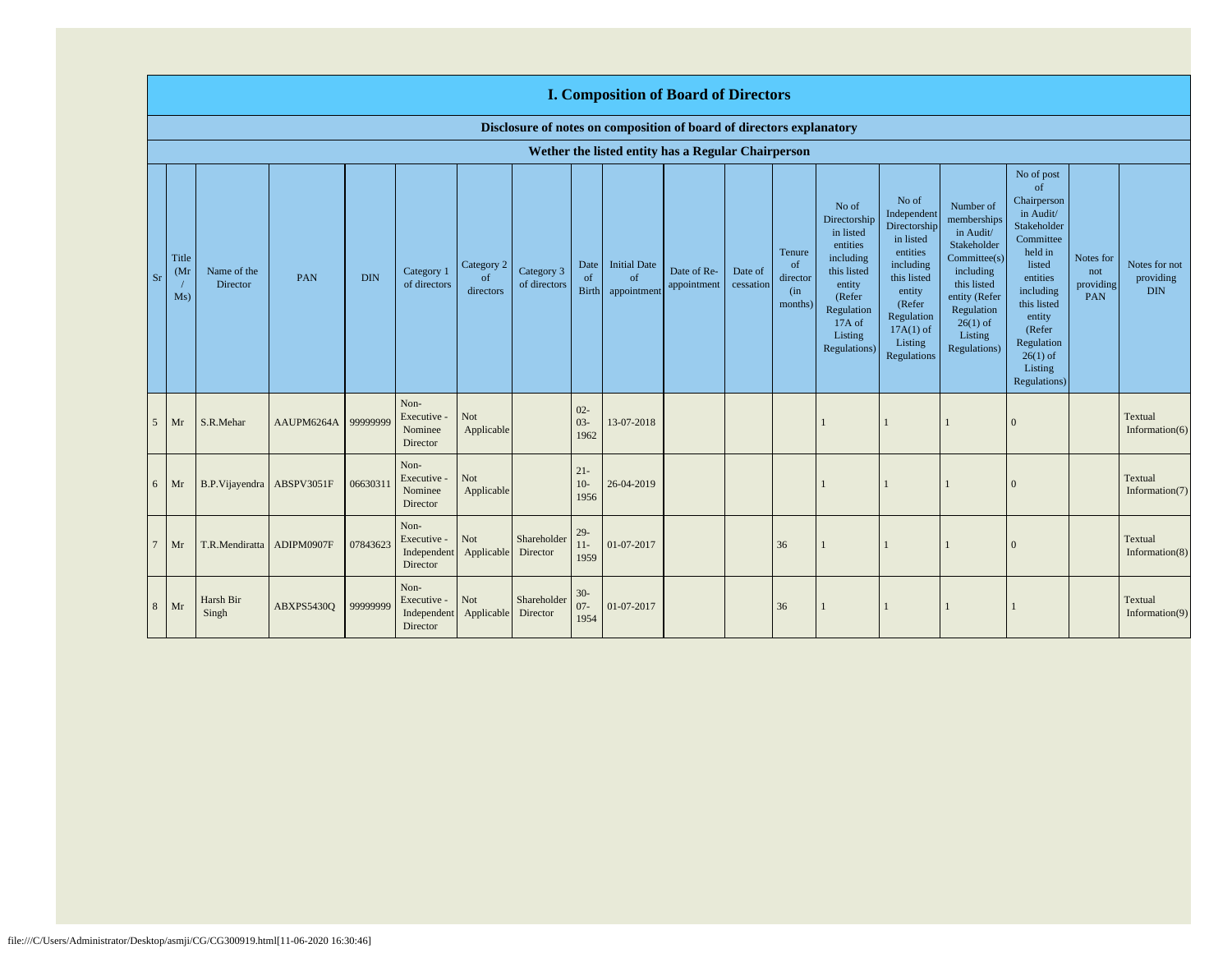|                | <b>I. Composition of Board of Directors</b>                          |                             |                     |            |                                                |                                          |                   |                            |                                          |                            |                      |                                            |                                                                                                                                                   |                                                                                                                                                                      |                                                                                                                                                                          |                                                                                                                                                                                                                  |                                      |                                |
|----------------|----------------------------------------------------------------------|-----------------------------|---------------------|------------|------------------------------------------------|------------------------------------------|-------------------|----------------------------|------------------------------------------|----------------------------|----------------------|--------------------------------------------|---------------------------------------------------------------------------------------------------------------------------------------------------|----------------------------------------------------------------------------------------------------------------------------------------------------------------------|--------------------------------------------------------------------------------------------------------------------------------------------------------------------------|------------------------------------------------------------------------------------------------------------------------------------------------------------------------------------------------------------------|--------------------------------------|--------------------------------|
|                | Disclosure of notes on composition of board of directors explanatory |                             |                     |            |                                                |                                          |                   |                            |                                          |                            |                      |                                            |                                                                                                                                                   |                                                                                                                                                                      |                                                                                                                                                                          |                                                                                                                                                                                                                  |                                      |                                |
|                | Wether the listed entity has a Regular Chairperson                   |                             |                     |            |                                                |                                          |                   |                            |                                          |                            |                      |                                            |                                                                                                                                                   |                                                                                                                                                                      |                                                                                                                                                                          |                                                                                                                                                                                                                  |                                      |                                |
| Sr             | Title<br>(M <sub>1</sub> )<br>Ms)                                    | Name<br>of the<br>Director  | PAN                 | <b>DIN</b> | Category 1<br>of directors                     | Category 2   Category<br>of<br>directors | 3 of<br>directors | Date<br>of<br><b>Birth</b> | <b>Initial Date</b><br>of<br>appointment | Date of Re-<br>appointment | Date of<br>cessation | Tenure<br>of<br>director<br>(in<br>months) | No of<br>Directorship<br>in listed<br>entities<br>including<br>this listed<br>entity<br>(Refer<br>Regulation<br>17A of<br>Listing<br>Regulations) | No of<br>Independent<br>Directorship<br>in listed<br>entities<br>including<br>this listed<br>entity<br>(Refer<br>Regulation<br>$17A(1)$ of<br>Listing<br>Regulations | Number of<br>memberships<br>in Audit/<br>Stakeholder<br>Committee(s)<br>including<br>this listed<br>entity (Refer<br>Regulation<br>$26(1)$ of<br>Listing<br>Regulations) | No of post<br>of<br>Chairperson<br>in Audit/<br>Stakeholder<br>Committee<br>held in<br>listed<br>entities<br>including<br>this listed<br>entity<br>(Refer<br>Regulation<br>$26(1)$ of<br>Listing<br>Regulations) | Notes for<br>not<br>providing<br>PAN | Notes for not<br>providing DIN |
| $\overline{9}$ | Mr                                                                   | Shailesh<br>Ramji<br>Ghedia | AABPG5844R 07202496 |            | Non-<br>Executive -<br>Independent<br>Director | Not<br>Applicable                        |                   | $25 -$<br>$04 -$<br>1957   | 27-12-2017                               |                            |                      | 36                                         |                                                                                                                                                   |                                                                                                                                                                      |                                                                                                                                                                          |                                                                                                                                                                                                                  |                                      | Textual<br>Information $(10)$  |
|                | $10$ Mr                                                              | Madhu<br>Sudan<br>Dadu      | AAGPD5768C 00046867 |            | Non-<br>Executive -<br>Director                | Not<br>Independent Applicable            |                   | $05 -$<br>$06 -$<br>1963   | 27-12-2017                               |                            |                      | 36                                         |                                                                                                                                                   |                                                                                                                                                                      |                                                                                                                                                                          |                                                                                                                                                                                                                  |                                      | Textual<br>Information $(11)$  |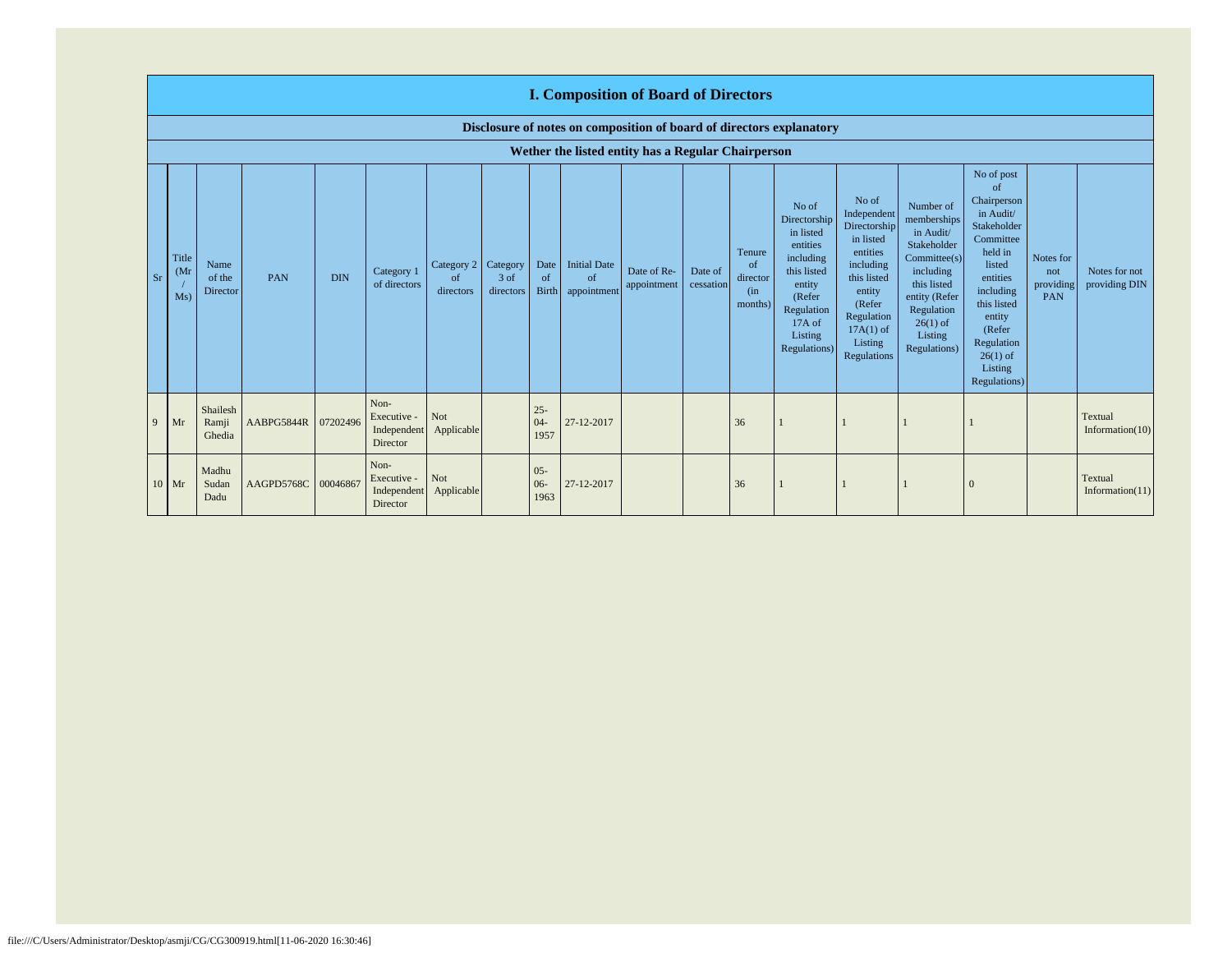|                        | <b>Text Block</b>                                                                                                                                                                                                                                                                                                                                                                                                                                                                                                                                                              |
|------------------------|--------------------------------------------------------------------------------------------------------------------------------------------------------------------------------------------------------------------------------------------------------------------------------------------------------------------------------------------------------------------------------------------------------------------------------------------------------------------------------------------------------------------------------------------------------------------------------|
|                        | Our Bank, being a corresponding New Bank constituted under The Banking Companies (Acquisition<br>and Transfer of Undertakings) Act, 1980 (the Act), and is not registered as a Company under the<br>Companies Act, 1956/2013.                                                                                                                                                                                                                                                                                                                                                  |
|                        | All Directors of the Bank, other than shareholder Directors, are appointed/nominated by the Central<br>Government in terms of Section $9(3)$ of the Act.                                                                                                                                                                                                                                                                                                                                                                                                                       |
|                        | The Shareholder Directors of the bank are elected in the General Meeting by the shareholders, other than<br>Central Government, in terms of the Act, Punjab & Sind Bank (Shares & Meetings) Regulations, 2008,<br>Central Government and Reserve Bank of India guidelines.                                                                                                                                                                                                                                                                                                     |
| Textual Information(1) | Accordingly, the composition of the Board is in terms of the aforesaid Act and provisions of the<br>Companies Act with regard to appointment of woman director is not applicable to the Bank.                                                                                                                                                                                                                                                                                                                                                                                  |
|                        | As per SEBI Circulars dated October 29, 2004 and April 17, 2014 on Corporate Governance and in<br>terms of Clause 15 of SEBI (LODR) Regulations, 2015, listed entities which are not companies, but<br>body corporate or are subject to regulations under other statues, the provisions of corporate governance<br>provisions shall apply to the extent that it does not violate their respective statutes and guidelines or<br>directives issued by the relevant authorities.                                                                                                 |
|                        | We wish to submit that the Board of Directors of the Bank are not authorized to appoint any director and<br>the provisions of the listing agreement as to the composition of the Board of Directors, which inter alia<br>requires appointment of woman director are not binding on the Bank as separate provisions of the<br>Banking Companies (Acquisition and Transfer of Undertakings) Act, 1980 are applicable.                                                                                                                                                            |
| Textual Information(2) | Government of India, Ministry of Finance, Department of Financial Services, vide notification no.<br>F.No.6/3/2017-BO-I dated 23.05.2018, in exercise of the powers conferred by clause (h) of sub-section<br>(3) of Section 9 of The Banking Companies (Acquisition and Transfer of Undertakings) Act, 1980, has<br>appointed Shri Charan Singh as Part Time Non Official Director as well as Non Executive Chairman of<br>Punjab & Sind Bank for a period of three years from the date of notification of his appointment, or until<br>further orders, whichever is earlier. |
| Textual Information(3) | Government of India, Ministry of Finance, Department of Financial Services, vide notification no.<br>F.No.4/2/2018-BO-I dated 19.09.2018, in exercise of the powers conferred by clause (a) of sub-section<br>(3) of Section 9 of The Banking Companies (Acquisition and Transfer of Undertakings) Act, 1980, read<br>with sub-paragraph (1) paragraph 8 of The Nationalised Banks (Management and Miscellaneous<br>Provisions) Scheme, 1980, has appointed Shri S Harisankar as Managing Director and Chief Executive<br>Officer of Punjab & Sind Bank                        |
| Textual Information(4) | We wish to mention that Punjab & Sind Bank is governed by provisions of The Banking Companies<br>(Aquisition and Transfer of Undertakings) Act, 1980 and is not governed by Companies Act, 2013. In<br>terms of provisions of The Banking Companies (Aquisition and Transfer of Undertakings) Act, 1980,<br>DIN is not mandatory                                                                                                                                                                                                                                               |
| Textual Information(5) | We wish to mention that Punjab $&$ Sind Bank is governed by provisions of The Banking Companies<br>(Aquisition and Transfer of Undertakings) Act, 1980 and is not governed by Companies Act, 2013. In<br>terms of provisions of The Banking Companies (Aquisition and Transfer of Undertakings) Act, 1980,                                                                                                                                                                                                                                                                     |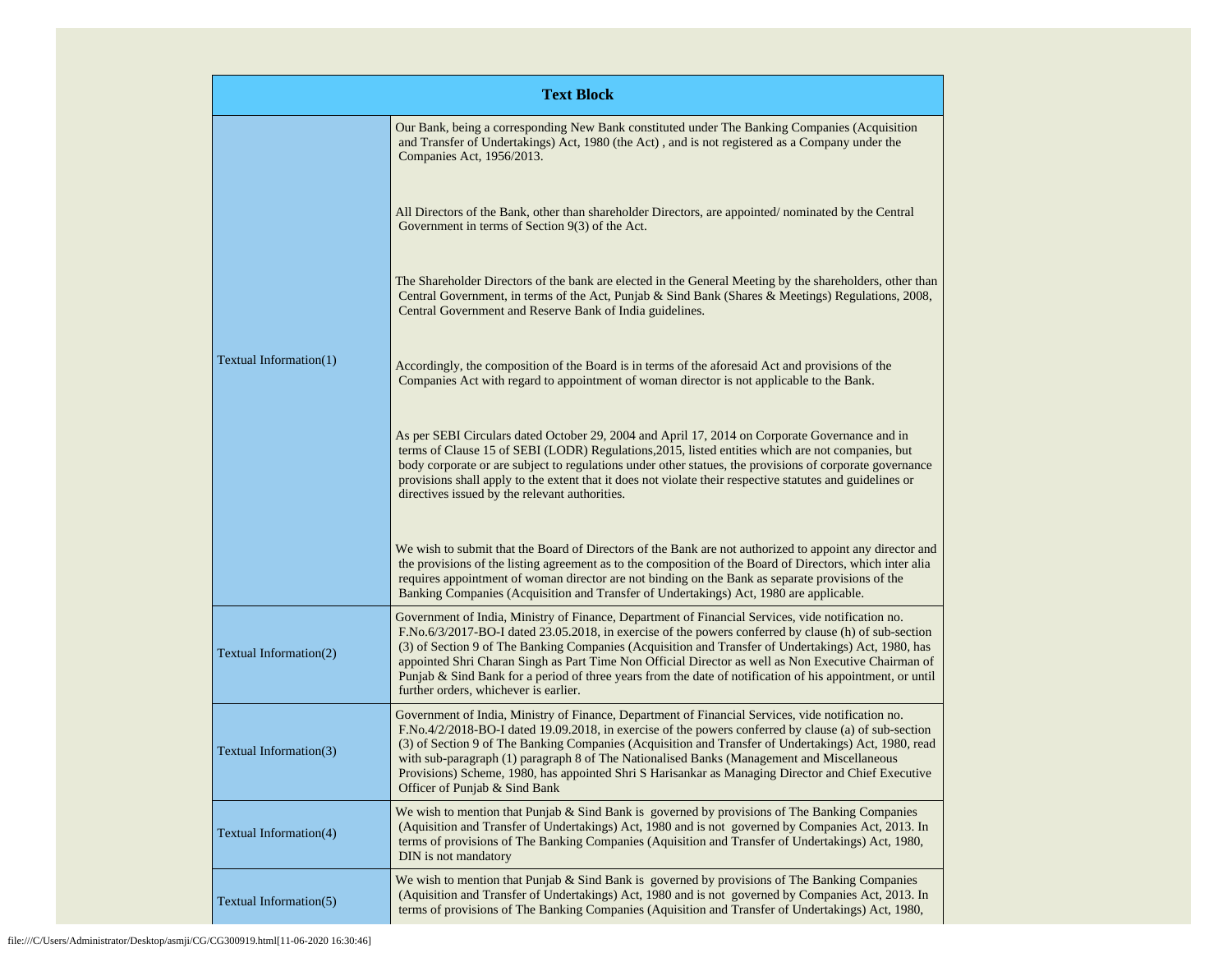|                               | DIN is not mandatory                                                                                                                                                                                                                                                                                                                                                                                                                                                                                                                                                                                                                                                                                                              |
|-------------------------------|-----------------------------------------------------------------------------------------------------------------------------------------------------------------------------------------------------------------------------------------------------------------------------------------------------------------------------------------------------------------------------------------------------------------------------------------------------------------------------------------------------------------------------------------------------------------------------------------------------------------------------------------------------------------------------------------------------------------------------------|
| Textual Information(6)        | Central Government, in exercise of the powers conferred by Clause (b) of sub-section (3) of Section 9 of<br>The Banking Companies (Acquisition and Transfer of Undertakings) Act, 1980, the Central Governent<br>has vide Notification F.No.6/3/2012-BO-I dated 13th July 2018 nominated Shri Sewa Ram Mehar,<br>Deputy Secretary, MOF, as Government Nominee Director on the Board of Directors of the Bank with<br>immediate effect and until further orders in place of Shri S.Selvakumar                                                                                                                                                                                                                                      |
| Textual Information(7)        | Central Government, in exercise of the powers conferred by Clause (c) of sub-section (3) of Section 9 of<br>The Banking Companies (Acquisition and Transfer of Undertakings) Act, 1980, read with sub-<br>paragraph (1) of paragraph 3 of The Nationalised Banks (Management and Miscellaneous Provisions)<br>Scheme, 1980, the Central Government has vide Notification F.No.6/3/2011-BO-I dated 26th April 2019<br>nominated Shri B.P.Vijayendra, as RBI Nominee Director on the Board of Directors of the Bank with<br>immediate effect and until further orders in place of Shri Pradipta K Jena                                                                                                                              |
| <b>Textual Information(8)</b> | We wish to mention that Punjab $\&$ Sind Bank is governed by provisions of The Banking Companies<br>(Aquisition and Transfer of Undertakings) Act, 1980 and is not governed by Companies Act, 2013. In<br>terms of provisions of The Banking Companies (Aquisition and Transfer of Undertakings) Act, 1980,<br>DIN is not mandatory                                                                                                                                                                                                                                                                                                                                                                                               |
|                               | Central Government, in terms of Section 9(3) (i) of the Banking Companies (Acquisition and Transfer of<br>Undertakings) Act, 1980.Mr. T.R.Mendiratta elected as shareholder director of bank for the period of<br>three years from 01/07/2017                                                                                                                                                                                                                                                                                                                                                                                                                                                                                     |
| Textual Information(9)        | We wish to mention that Punjab $&$ Sind Bank is governed by provisions of The Banking Companies<br>(Aquisition and Transfer of Undertakings) Act, 1980 and is not governed by Companies Act, 2013. In<br>terms of provisions of The Banking Companies (Aquisition and Transfer of Undertakings) Act, 1980,<br>DIN is not mandatory                                                                                                                                                                                                                                                                                                                                                                                                |
|                               | Central Government, in terms of Section 9(3) (i) of the Banking Companies (Acquisition and Transfer of<br>Undertakings) Act, 1980.Mr. Harsh Bir Singh elected as shareholder director of bank for the period of<br>three years from $01/07/2017$                                                                                                                                                                                                                                                                                                                                                                                                                                                                                  |
| Textual Information(10)       | Central Government, in exercise of the powers conferred by Clause (g) of sub-section (3) of Section 9 of<br>The Banking Companies (Acquisition and Transfer of Undertakings) Act, 1980 (40 of 1980), read with<br>item (b) of sub-clause (2) of clause (9) of the Nationalised Banks (Management and Miscellaneous<br>Provisions) Scheme, 1980, the Central Governent has vide Notification F.No.6/1/2015-BO-I dated 27th<br>December 2017 nominated Shri Shailesh Ramji Ghedia, as Part- time Non- Official Director under<br>Chartered Accountant category on the Board of Directors of the Bank for a period of three years, from<br>the date of notification of his appointment or until further orders, whichever is earlier |
| Textual Information(11)       | Central Government, in exercise of the powers conferred by Clause (h) of sub-section (3) and subsection<br>(3-A) of Section 9 of The Banking Companies (Acquisition and Transfer of Undertakings) Act, 1980<br>(40 of 1980), read with sub-clause (1) of clause (3) of the Nationalised Banks (Management and<br>Miscellaneous Provisions) Scheme, 1980, the Central Goverment has vide Notification F.No.6/1/2015-<br>BO.I dated 27th December 2017 nominated Shri Madhu Sudan Dadu, as Part- time Non- Official<br>Director on the Board of Directors of the Bank for a period of three years, from the date of notification<br>of his appointment or until further orders, whichever is earlier                                |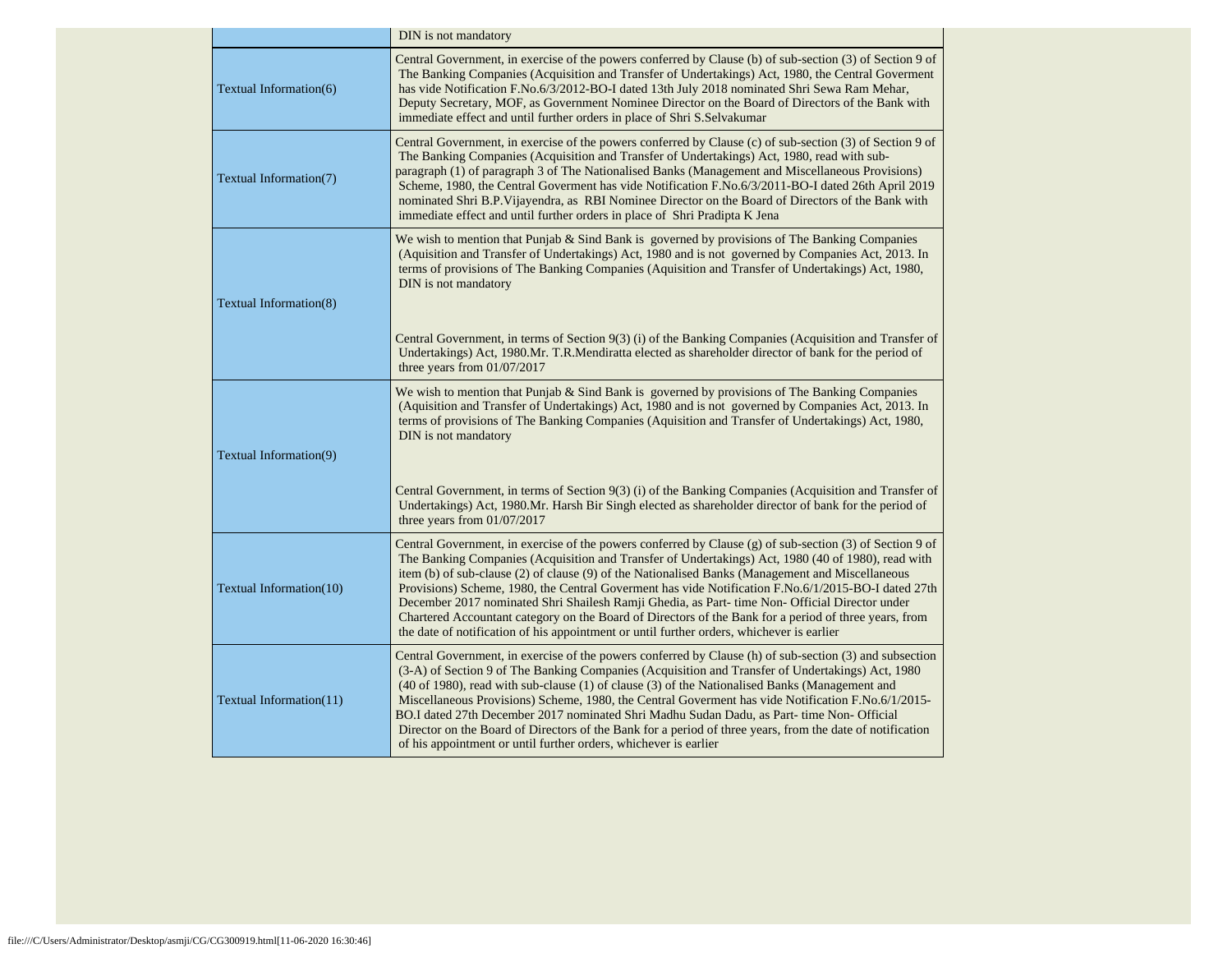|                |           |                      | <b>Audit Committee Details</b> |                                                       |                            |                        |                      |                |
|----------------|-----------|----------------------|--------------------------------|-------------------------------------------------------|----------------------------|------------------------|----------------------|----------------|
|                |           |                      |                                | Whether the Audit Committee has a Regular Chairperson |                            | Yes                    |                      |                |
|                | <b>Sr</b> | <b>DIN</b><br>Number | Name of Committee<br>members   | Category 1 of directors                               | Category 2 of<br>directors | Date of<br>Appointment | Date of<br>Cessation | <b>Remarks</b> |
|                |           | 99999999             | <b>Fareed Ahmed</b>            | <b>Executive Director</b>                             | Member                     | 18-07-2017             |                      |                |
| $\overline{2}$ |           | 99999999             | <b>B.P.Vijayendra</b>          | Non-Executive - Nominee<br>Director                   | Member                     | 26-04-2019             |                      |                |
| 3              |           | 99999999             | S R Mehar                      | Non-Executive - Nominee<br>Director                   | Member                     | 13-07-2018             |                      |                |
| $\overline{4}$ |           | 07202496             | Shailesh Ramji Ghedia          | Non-Executive - Independent<br>Director               | Chairperson                | 18-01-2018             |                      |                |
| 5              |           | 07619408             | Charan Singh                   | Non-Executive - Independent<br>Director               | Member                     | 14-02-2019             |                      |                |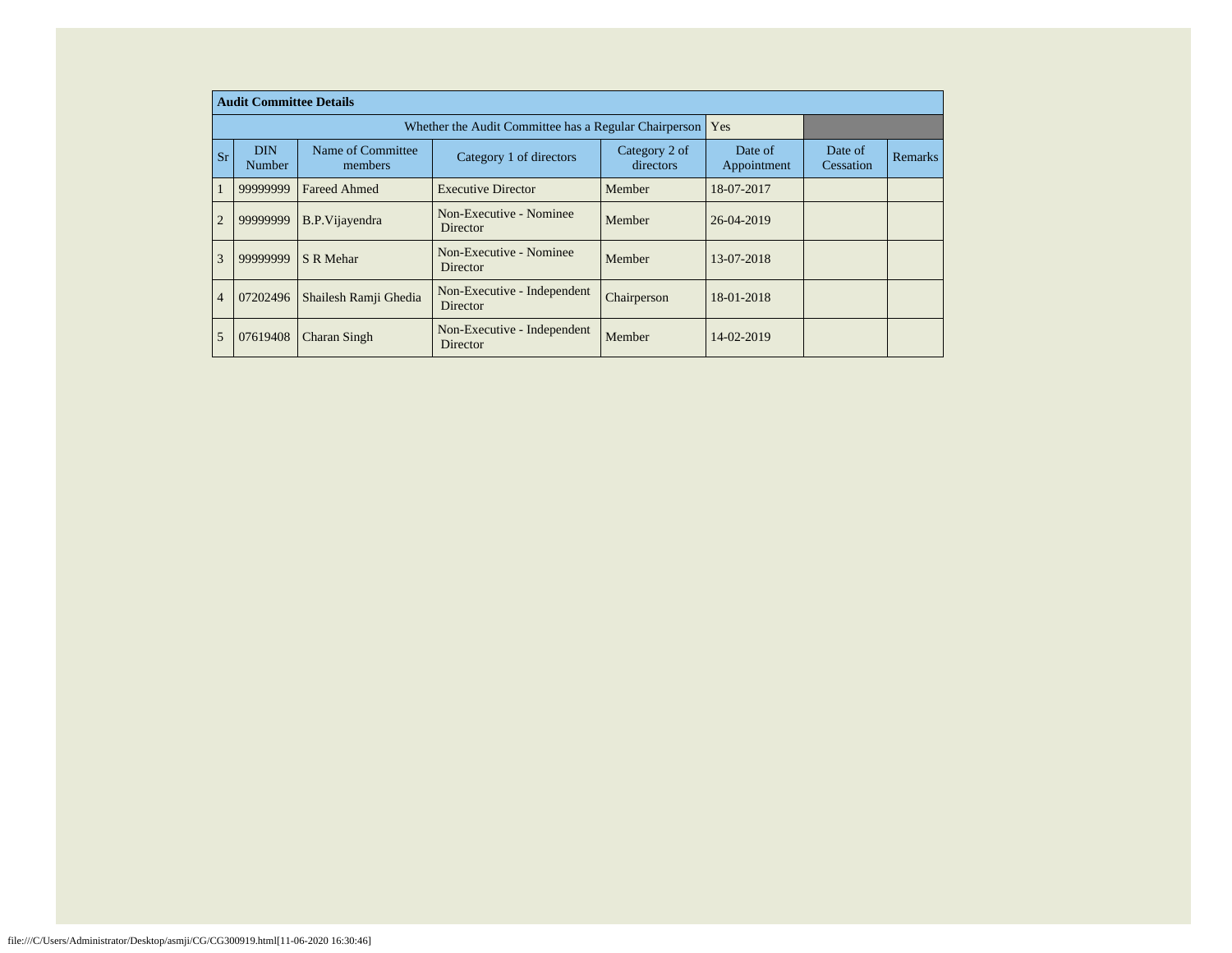|                                                                   |          | <b>Nomination and remuneration committee</b>                                    |                                         |                            |                        |                      |                |
|-------------------------------------------------------------------|----------|---------------------------------------------------------------------------------|-----------------------------------------|----------------------------|------------------------|----------------------|----------------|
|                                                                   |          | Whether the Nomination and remuneration committee has a Regular Chairperson Yes |                                         |                            |                        |                      |                |
| <b>DIN</b><br>Name of Committee<br><b>Sr</b><br>Number<br>members |          |                                                                                 | Category 1 of directors                 | Category 2 of<br>directors | Date of<br>Appointment | Date of<br>Cessation | <b>Remarks</b> |
|                                                                   | 07619408 | Charan Singh                                                                    | Non-Executive - Independent<br>Director | Chairperson                | $30-06-2018$           |                      |                |
| $\overline{2}$                                                    | 07202496 | Shailesh Ramji Ghedia                                                           | Non-Executive - Independent<br>Director | Member                     | 09-01-2018             |                      |                |
| 3                                                                 | 00046867 | Madhu Sudan Dadu                                                                | Non-Executive - Independent<br>Director | Member                     | $09-01-2018$           |                      |                |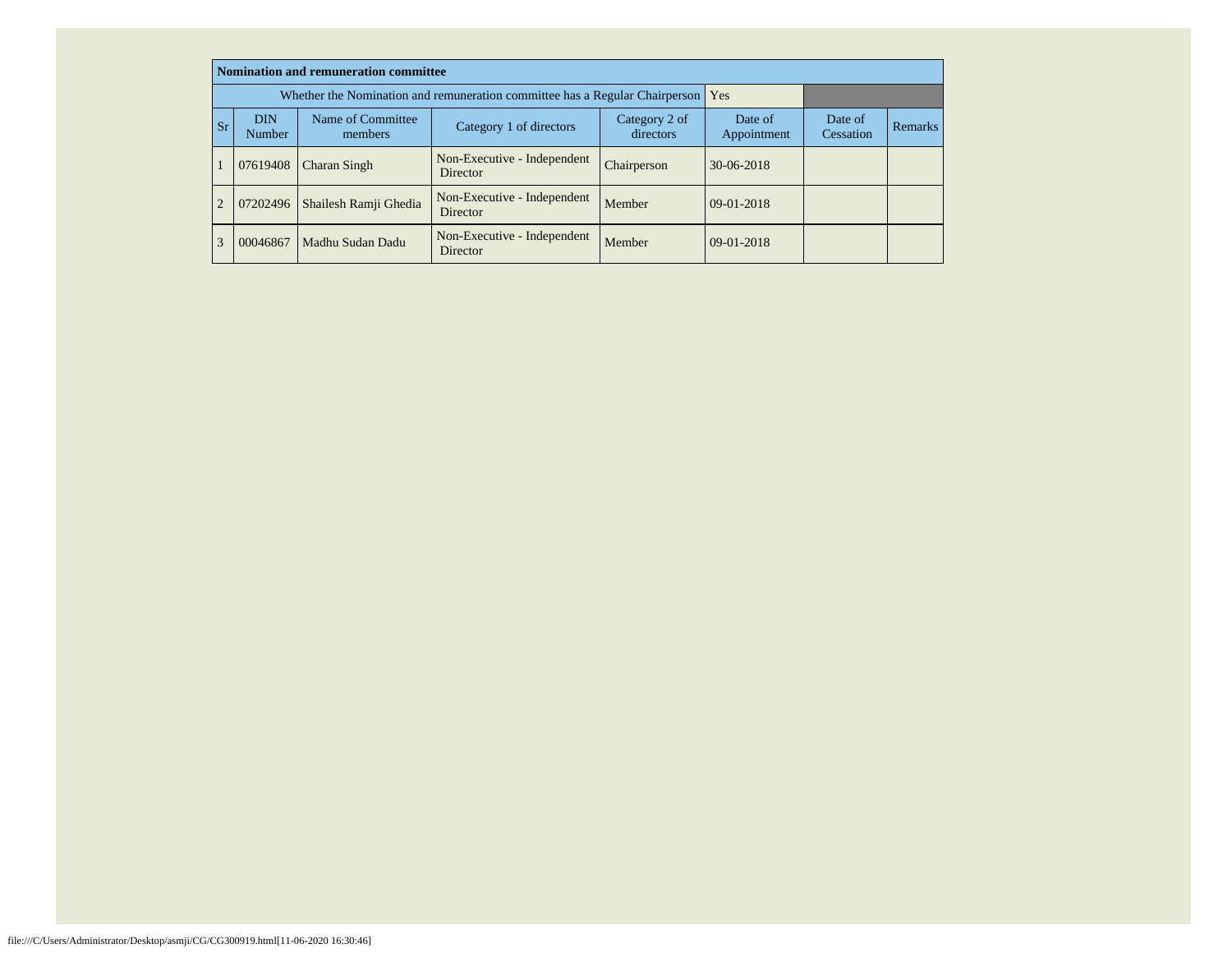|                |                             | <b>Stakeholders Relationship Committee</b> |                                                                           |                            |                        |                      |                |
|----------------|-----------------------------|--------------------------------------------|---------------------------------------------------------------------------|----------------------------|------------------------|----------------------|----------------|
|                |                             |                                            | Whether the Stakeholders Relationship Committee has a Regular Chairperson |                            | Yes                    |                      |                |
| <b>Sr</b>      | <b>DIN</b><br><b>Number</b> | Name of Committee<br>members               | Category 1 of directors                                                   | Category 2 of<br>directors | Date of<br>Appointment | Date of<br>Cessation | <b>Remarks</b> |
|                | 07986580                    | S Harisankar                               | <b>Executive Director</b>                                                 | Member                     | 19-09-2018             |                      |                |
| $\overline{2}$ | 99999999                    | <b>Fareed Ahmed</b>                        | <b>Executive Director</b>                                                 | Member                     | 17-02-2017             |                      |                |
| 3              | 99999999                    | Govind N Dongre                            | <b>Executive Director</b>                                                 | Member                     | 10-10-2017             |                      |                |
| $\overline{4}$ | 07843623<br>T.R.Mendiratta  |                                            | Non-Executive - Independent<br>Director                                   | Member                     | 18-07-2017             |                      |                |
| 5              | 99999999                    | Harsh Bir Singh                            | Non-Executive - Independent<br>Director                                   | Chairperson                | 18-07-2017             |                      |                |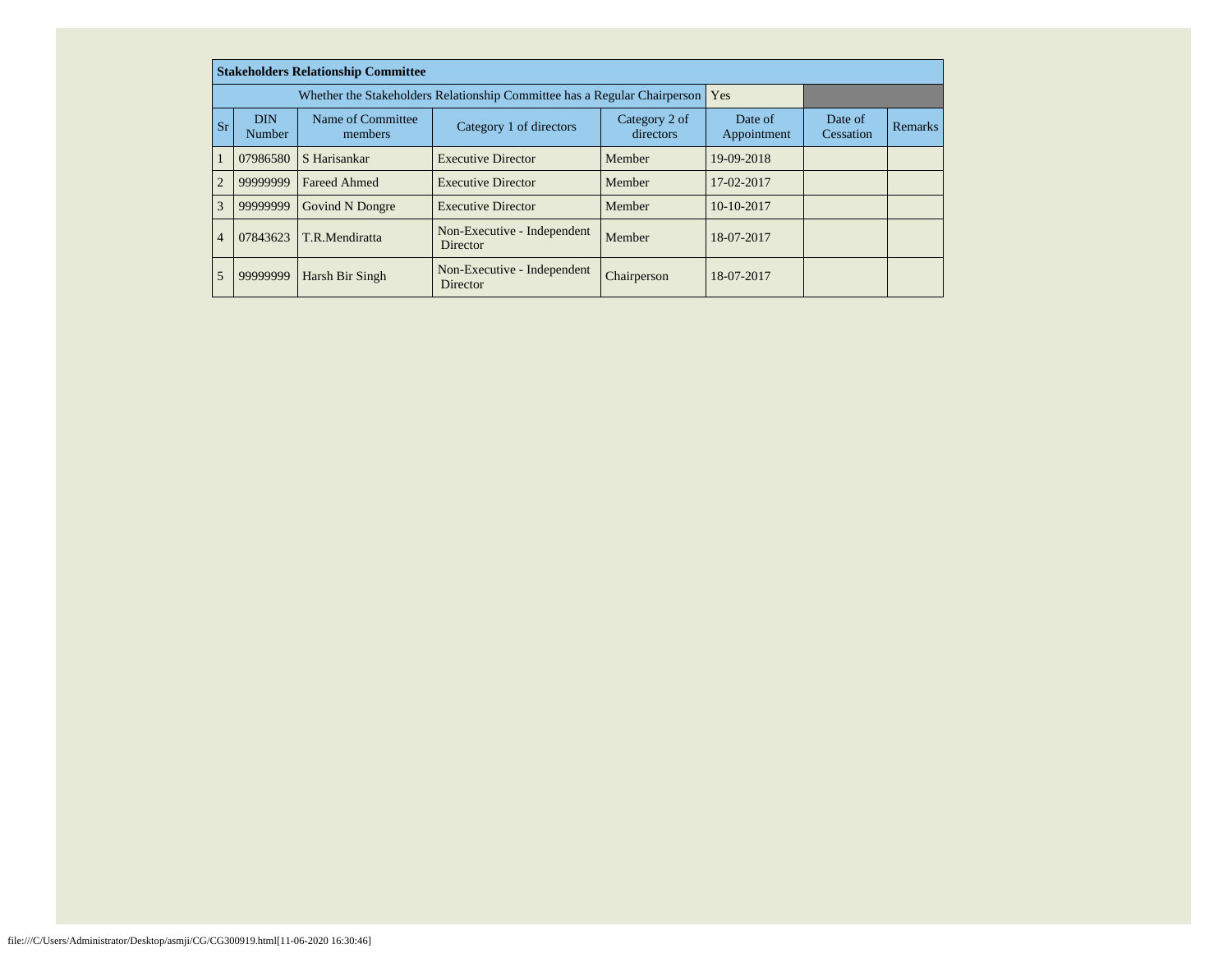|                |                      | <b>Risk Management Committee</b> |                                                                 |                            |                        |                      |                |
|----------------|----------------------|----------------------------------|-----------------------------------------------------------------|----------------------------|------------------------|----------------------|----------------|
|                |                      |                                  | Whether the Risk Management Committee has a Regular Chairperson |                            | Yes                    |                      |                |
| <b>Sr</b>      | <b>DIN</b><br>Number | Name of Committee<br>members     | Category 1 of directors                                         | Category 2 of<br>directors | Date of<br>Appointment | Date of<br>Cessation | <b>Remarks</b> |
|                | 07619408             | Charan Singh                     | Non-Executive - Independent<br>Director                         | Chairperson                | 30-06-2018             |                      |                |
| $\overline{2}$ | 07986580             | S Harisankar                     | <b>Executive Director</b>                                       | Member                     | 19-09-2018             |                      |                |
| 3              | 99999999             | <b>Fareed Ahmed</b>              | <b>Executive Director</b>                                       | Member                     | 17-02-2017             |                      |                |
| $\overline{4}$ | 99999999             | Govind N Dongre                  | <b>Executive Director</b>                                       | Member                     | $10-10-2017$           |                      |                |
| 5              | 99999999             | Harsh Bir Singh                  | Non-Executive - Independent<br>Director                         | Member                     | 14-02-2019             |                      |                |
| 6              | 07843623             | T.R.Mendiratta                   | Non-Executive - Independent<br>Director                         | Member                     | 18-07-2017             |                      |                |
| $\overline{7}$ | 00046867             | Madhu Sudan Dadu                 | Non-Executive - Independent<br>Director                         | Member                     | 15-03-2018             |                      |                |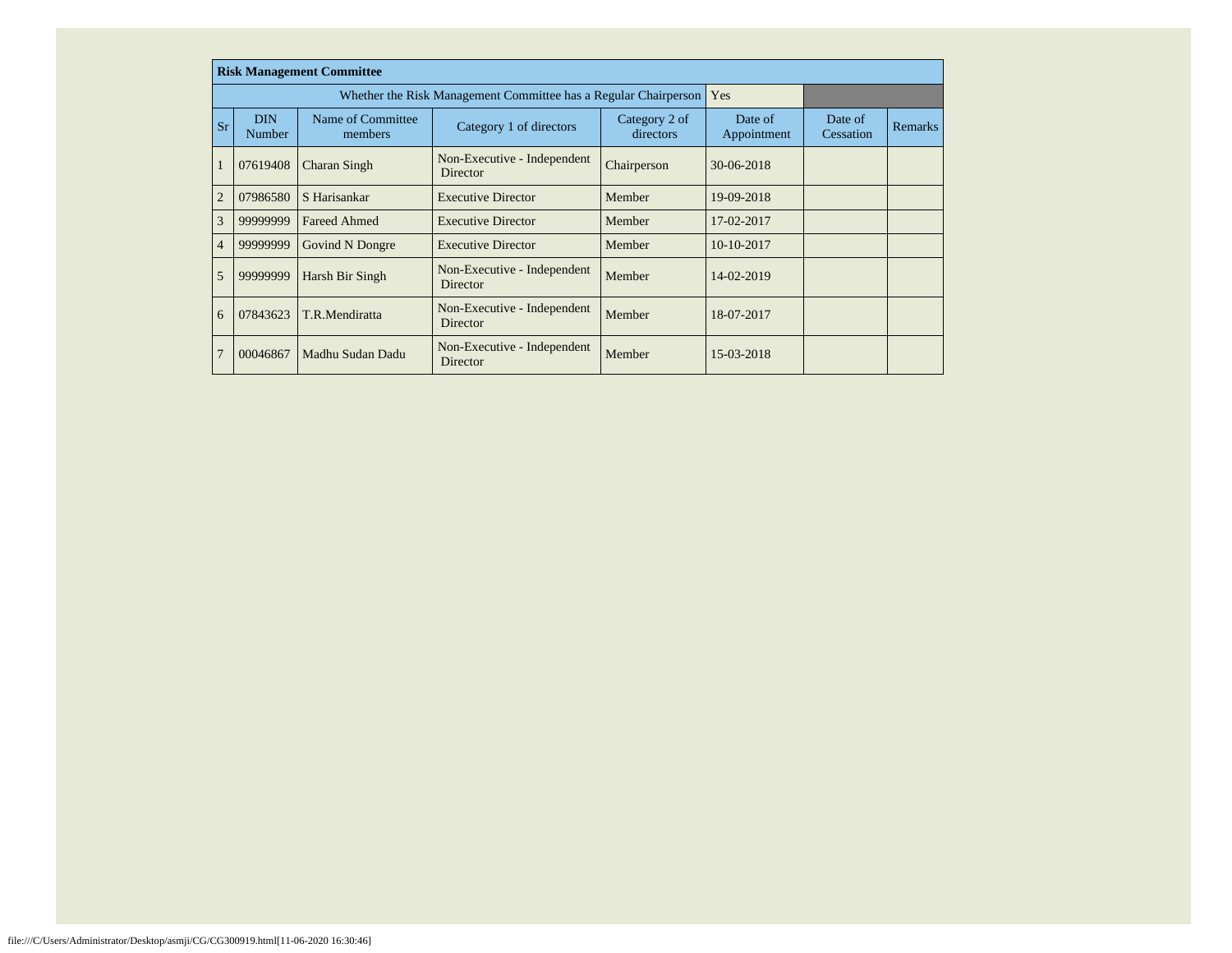| Corporate Social Responsibility Committee                                           |                      |                              |                            |                            |                        |                      |         |  |  |  |  |
|-------------------------------------------------------------------------------------|----------------------|------------------------------|----------------------------|----------------------------|------------------------|----------------------|---------|--|--|--|--|
| Whether the Corporate Social Responsibility Committee has a Regular Chairperson Yes |                      |                              |                            |                            |                        |                      |         |  |  |  |  |
| <b>Sr</b>                                                                           | <b>DIN</b><br>Number | Name of Committee<br>members | Category 1 of<br>directors | Category 2 of<br>directors | Date of<br>Appointment | Date of<br>Cessation | Remarks |  |  |  |  |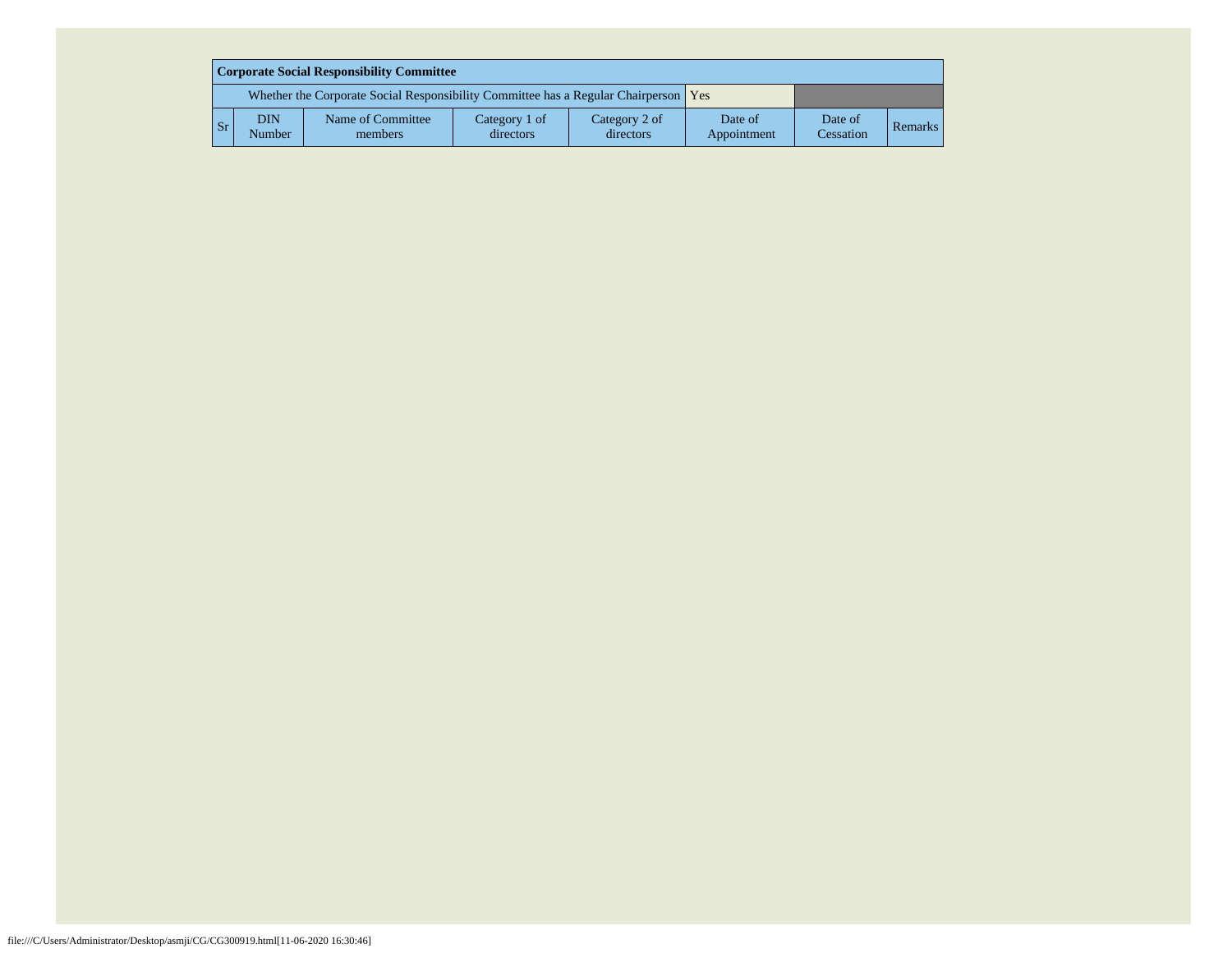| <b>Other Committee</b> |                                                                                                                                     |  |  |  |  |  |  |  |  |
|------------------------|-------------------------------------------------------------------------------------------------------------------------------------|--|--|--|--|--|--|--|--|
|                        | Sr   DIN Number   Name of Committee members   Name of other committee   Category 1 of directors   Category 2 of directors   Remarks |  |  |  |  |  |  |  |  |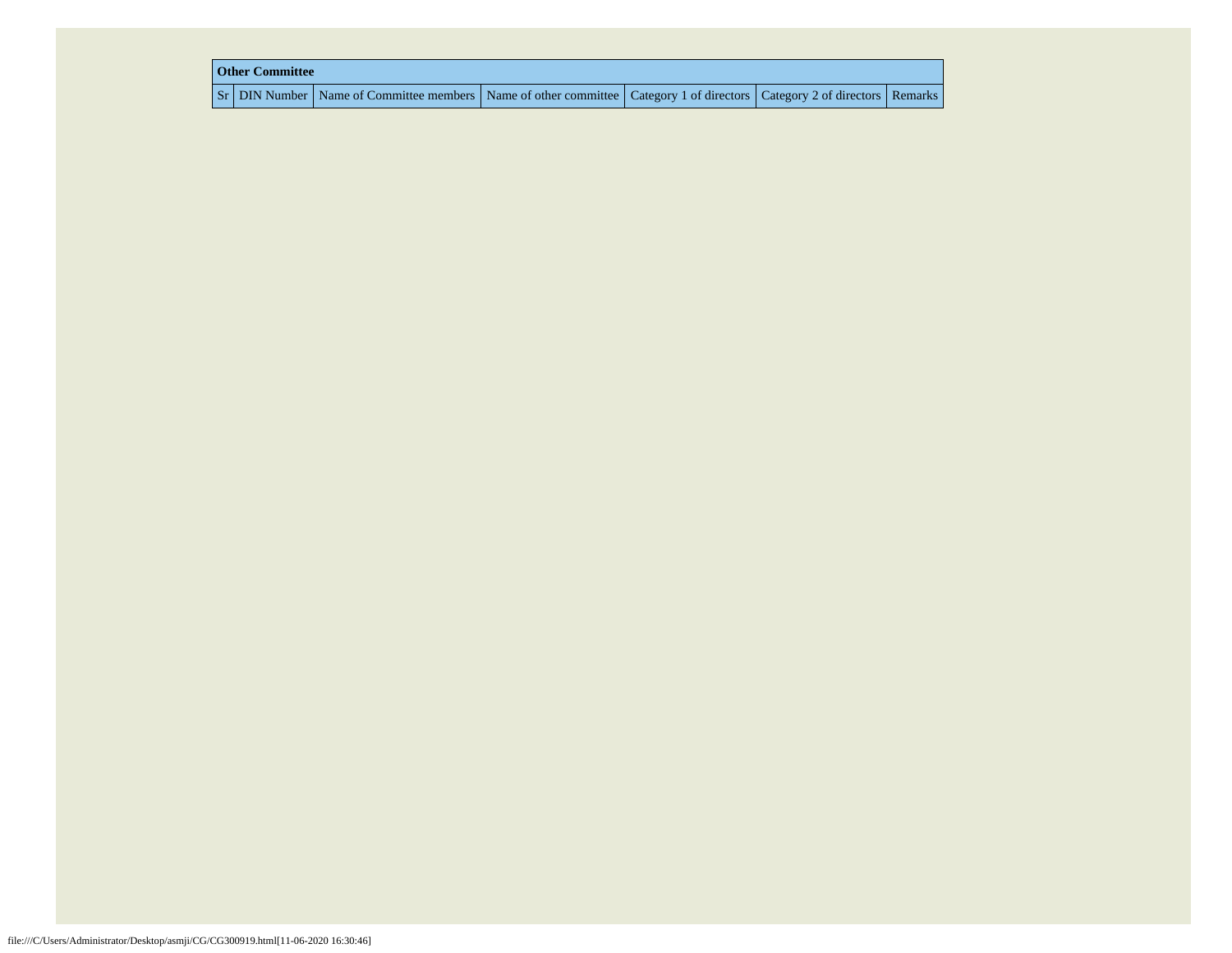|                                                                     | <b>Annexure 1</b>                                             |                                                               |                                                                   |                                        |                                                     |                                           |                                                           |
|---------------------------------------------------------------------|---------------------------------------------------------------|---------------------------------------------------------------|-------------------------------------------------------------------|----------------------------------------|-----------------------------------------------------|-------------------------------------------|-----------------------------------------------------------|
|                                                                     | <b>Annexure 1</b>                                             |                                                               |                                                                   |                                        |                                                     |                                           |                                                           |
|                                                                     | <b>III. Meeting of Board of Directors</b>                     |                                                               |                                                                   |                                        |                                                     |                                           |                                                           |
| Disclosure of notes on meeting of board of<br>directors explanatory |                                                               |                                                               |                                                                   |                                        |                                                     |                                           |                                                           |
| <b>Sr</b>                                                           | $Date(s)$ of meeting<br>$(if any)$ in the<br>previous quarter | $Date(s)$ of<br>meeting (if any)<br>in the current<br>quarter | Maximum gap between<br>any two consecutive (in<br>number of days) | Notes for<br>not.<br>providing<br>Date | Whether<br>requirement of<br>Quorum met<br>(Yes/No) | Number of<br><b>Directors</b><br>present* | No. of Independent<br>Directors attending<br>the meeting* |
|                                                                     | 08-04-2019                                                    |                                                               |                                                                   |                                        | Yes                                                 | 8                                         | 5                                                         |
| $\overline{2}$                                                      | 03-05-2019                                                    |                                                               | 24                                                                |                                        | Yes                                                 | 10                                        | $\overline{7}$                                            |
| 3                                                                   | 24-05-2019                                                    |                                                               | 20                                                                |                                        | Yes                                                 | 10                                        | 7                                                         |
| $\overline{4}$                                                      | 26-06-2019                                                    |                                                               | 32                                                                |                                        | Yes                                                 | 8                                         | 5                                                         |
| 5                                                                   |                                                               | 12-07-2019                                                    | 15                                                                |                                        | Yes                                                 | 10                                        | $\overline{7}$                                            |
| 6                                                                   |                                                               | 07-08-2019                                                    | 25                                                                |                                        | Yes                                                 | 10                                        | $\overline{7}$                                            |
| $\overline{7}$                                                      |                                                               | 18-09-2019                                                    | 41                                                                |                                        | Yes                                                 | 9                                         | 6                                                         |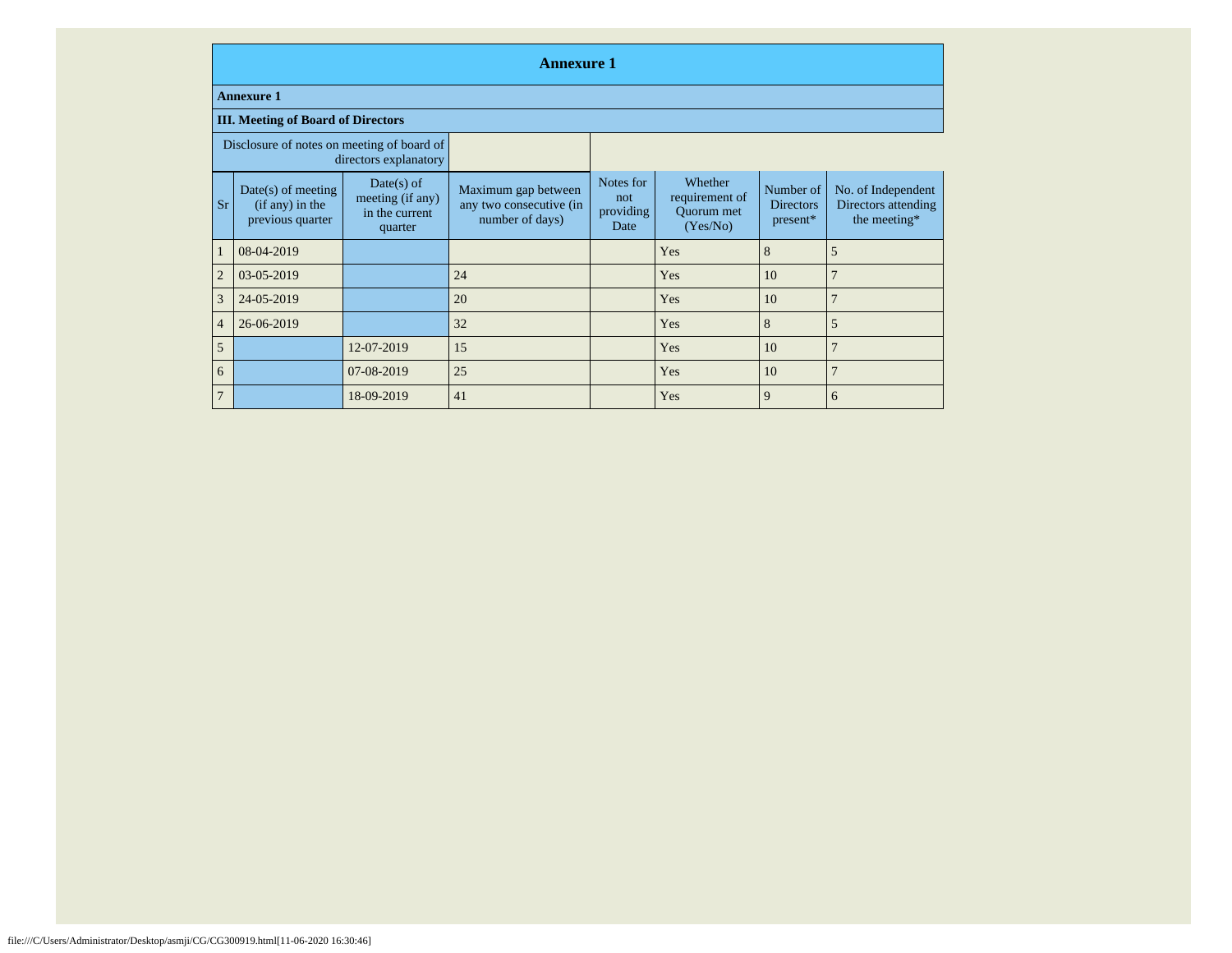|                | <b>Annexure 1</b>                                |                                                                                                            |                                                                      |                               |                                       |                                                        |                                                    |                                                                        |
|----------------|--------------------------------------------------|------------------------------------------------------------------------------------------------------------|----------------------------------------------------------------------|-------------------------------|---------------------------------------|--------------------------------------------------------|----------------------------------------------------|------------------------------------------------------------------------|
|                | <b>IV. Meeting of Committees</b>                 |                                                                                                            |                                                                      |                               |                                       |                                                        |                                                    |                                                                        |
|                |                                                  |                                                                                                            | Disclosure of notes on meeting of committees explanatory             |                               |                                       |                                                        |                                                    |                                                                        |
| <b>Sr</b>      | Name of<br>Committee                             | $Date(s)$ of meeting (Enter<br>dates of Previous quarter and<br>Current quarter in<br>chronological order) | Maximum gap<br>between any two<br>consecutive (in<br>number of days) | Name of<br>other<br>committee | Reson for<br>not<br>providing<br>date | Whether<br>requirement<br>of Quorum<br>met<br>(Yes/No) | Number<br>$\alpha$<br><b>Directors</b><br>present* | No. of<br>Independent<br><b>Directors</b><br>attending the<br>meeting* |
| $\mathbf{1}$   | Audit<br>Committee                               | 24-05-2019                                                                                                 |                                                                      |                               |                                       | Yes                                                    | 05                                                 | 04                                                                     |
| $\overline{c}$ | Audit<br>Committee                               | 25-06-2019                                                                                                 | 31                                                                   |                               |                                       | Yes                                                    | 04                                                 | 03                                                                     |
| $\overline{3}$ | Audit<br>Committee                               | 11-07-2019                                                                                                 | 15                                                                   |                               |                                       | Yes                                                    | 0.5                                                | 04                                                                     |
| $\overline{4}$ | Audit<br>Committee                               | 07-08-2019                                                                                                 | 26                                                                   |                               |                                       | Yes                                                    | 05                                                 | 04                                                                     |
| 5              | <b>Stakeholders</b><br>Relationship<br>Committee | 11-07-2019                                                                                                 |                                                                      |                               |                                       | Yes                                                    | 0.5                                                | 02                                                                     |
| 6              | <b>Stakeholders</b><br>Relationship<br>Committee | 08-08-2019                                                                                                 | 27                                                                   |                               |                                       | Yes                                                    | 04                                                 | $\Omega$                                                               |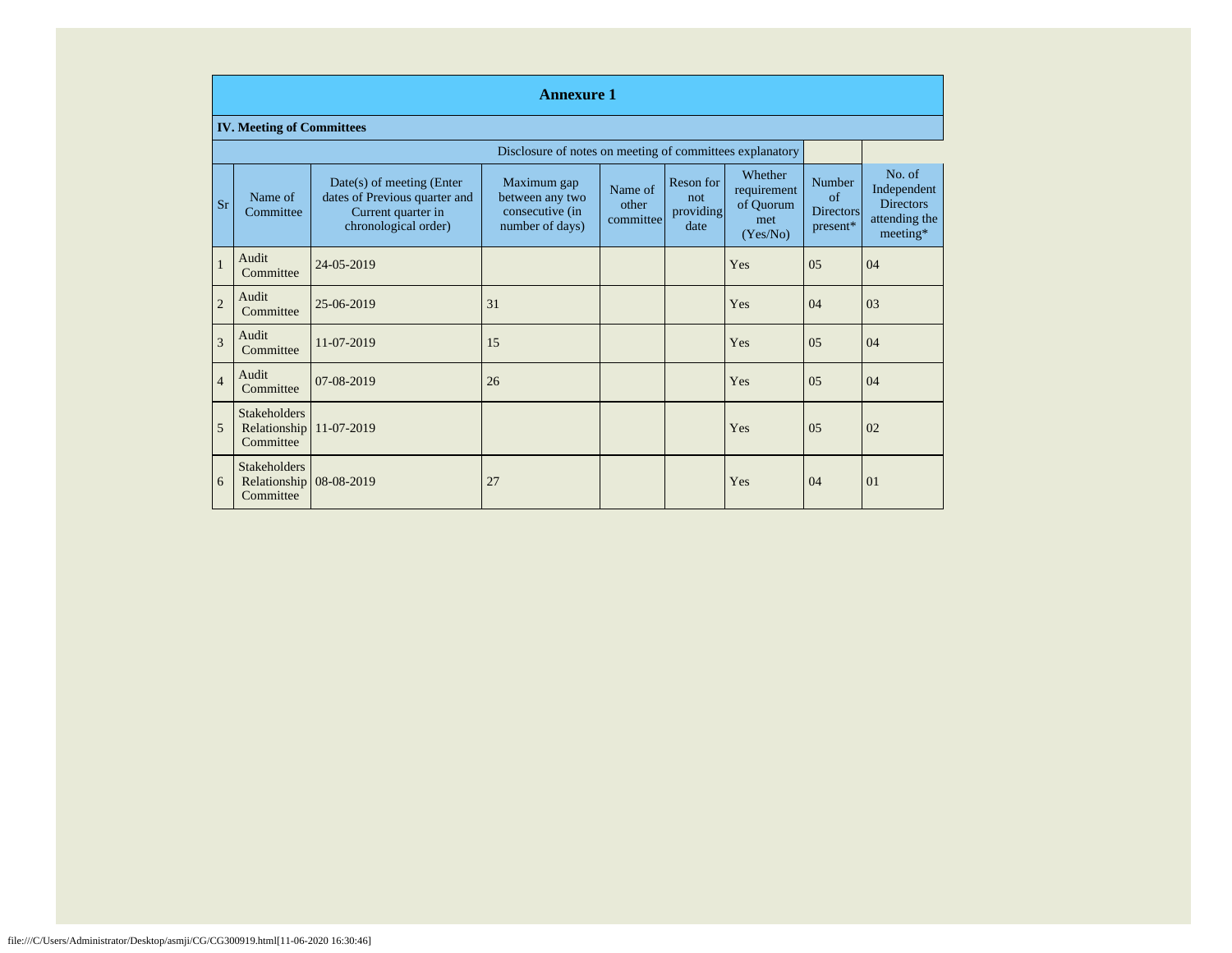|           | <b>Annexure 1</b>                                 |                                                                                                            |                                                                      |                               |                                       |                                                        |                                              |                                                                        |
|-----------|---------------------------------------------------|------------------------------------------------------------------------------------------------------------|----------------------------------------------------------------------|-------------------------------|---------------------------------------|--------------------------------------------------------|----------------------------------------------|------------------------------------------------------------------------|
|           | <b>IV. Meeting of Committees</b>                  |                                                                                                            |                                                                      |                               |                                       |                                                        |                                              |                                                                        |
| <b>Sr</b> | Name of<br>Committee                              | $Date(s)$ of meeting (Enter<br>dates of Previous quarter and<br>Current quarter in<br>chronological order) | Maximum gap<br>between any two<br>consecutive (in<br>number of days) | Name of<br>other<br>committee | Reson for<br>not<br>providing<br>date | Whether<br>requirement<br>of Quorum<br>met<br>(Yes/No) | Number<br>of<br><b>Directors</b><br>present* | No. of<br>Independent<br><b>Directors</b><br>attending the<br>meeting* |
| 7         | <b>Risk</b><br>Management 23-05-2019<br>Committee |                                                                                                            |                                                                      |                               |                                       | Yes                                                    | 07                                           | 04                                                                     |
| 8         | <b>Risk</b><br>Management 25-06-2019<br>Committee |                                                                                                            | 32                                                                   |                               |                                       | Yes                                                    | 06                                           | 03                                                                     |
| 9         | <b>Risk</b><br>Management 08-08-2019<br>Committee |                                                                                                            | 43                                                                   |                               |                                       | Yes                                                    | 06                                           | 03                                                                     |
| 10        | <b>Risk</b><br>Management 18-09-2019<br>Committee |                                                                                                            | 40                                                                   |                               |                                       | Yes                                                    | 06                                           | 03                                                                     |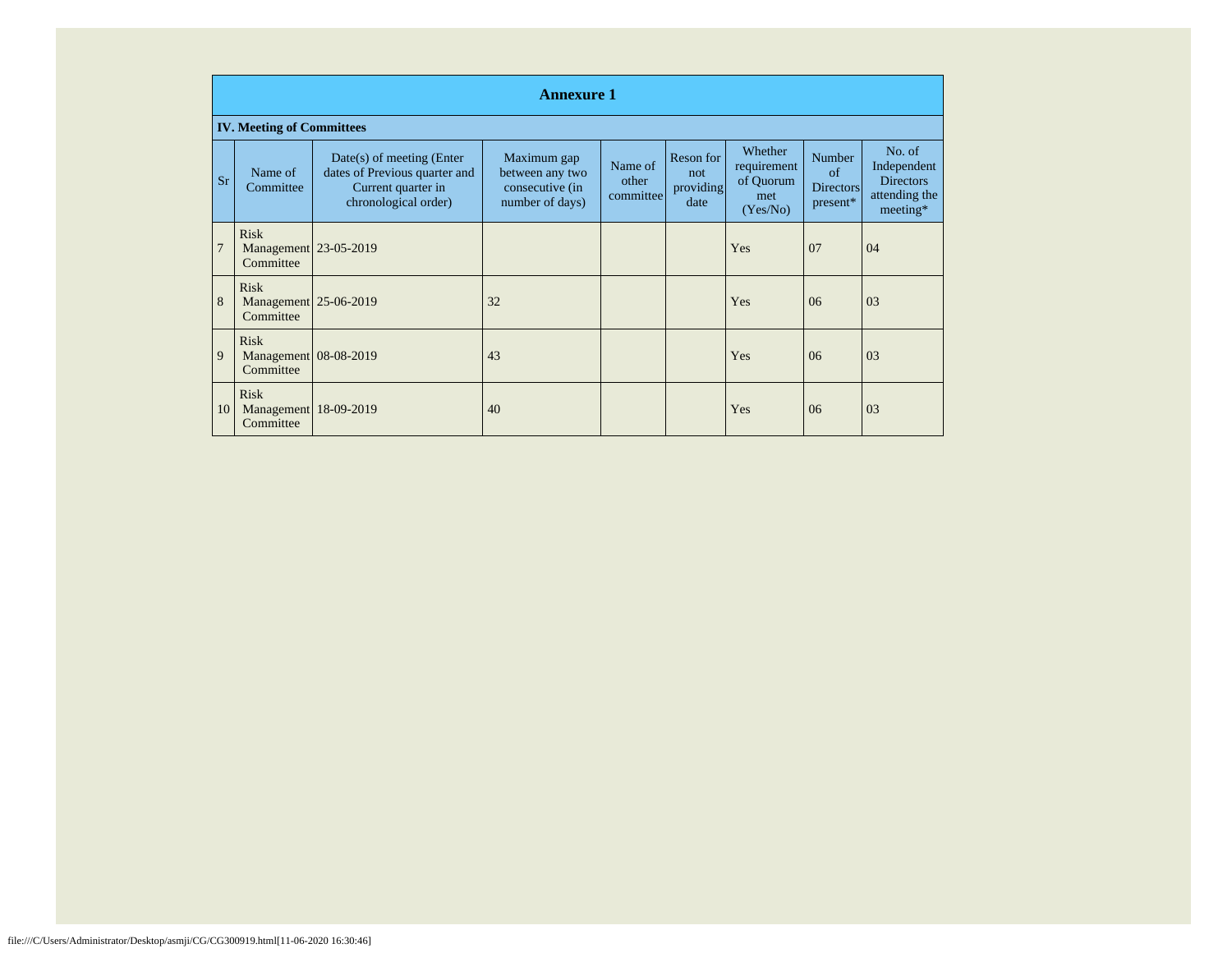|                | <b>Annexure 1</b>                                                                                         |                                  |                                                                    |  |  |
|----------------|-----------------------------------------------------------------------------------------------------------|----------------------------------|--------------------------------------------------------------------|--|--|
|                | <b>V. Related Party Transactions</b>                                                                      |                                  |                                                                    |  |  |
| Sr.            | Subject                                                                                                   | Compliance status<br>(Yes/No/NA) | If status is "No" details of non-<br>compliance may be given here. |  |  |
|                | Whether prior approval of audit committee obtained                                                        | <b>NA</b>                        |                                                                    |  |  |
| $\overline{2}$ | Whether shareholder approval obtained for material RPT                                                    | <b>NA</b>                        |                                                                    |  |  |
| 3              | Whether details of RPT entered into pursuant to omnibus approval<br>have been reviewed by Audit Committee | <b>NA</b>                        |                                                                    |  |  |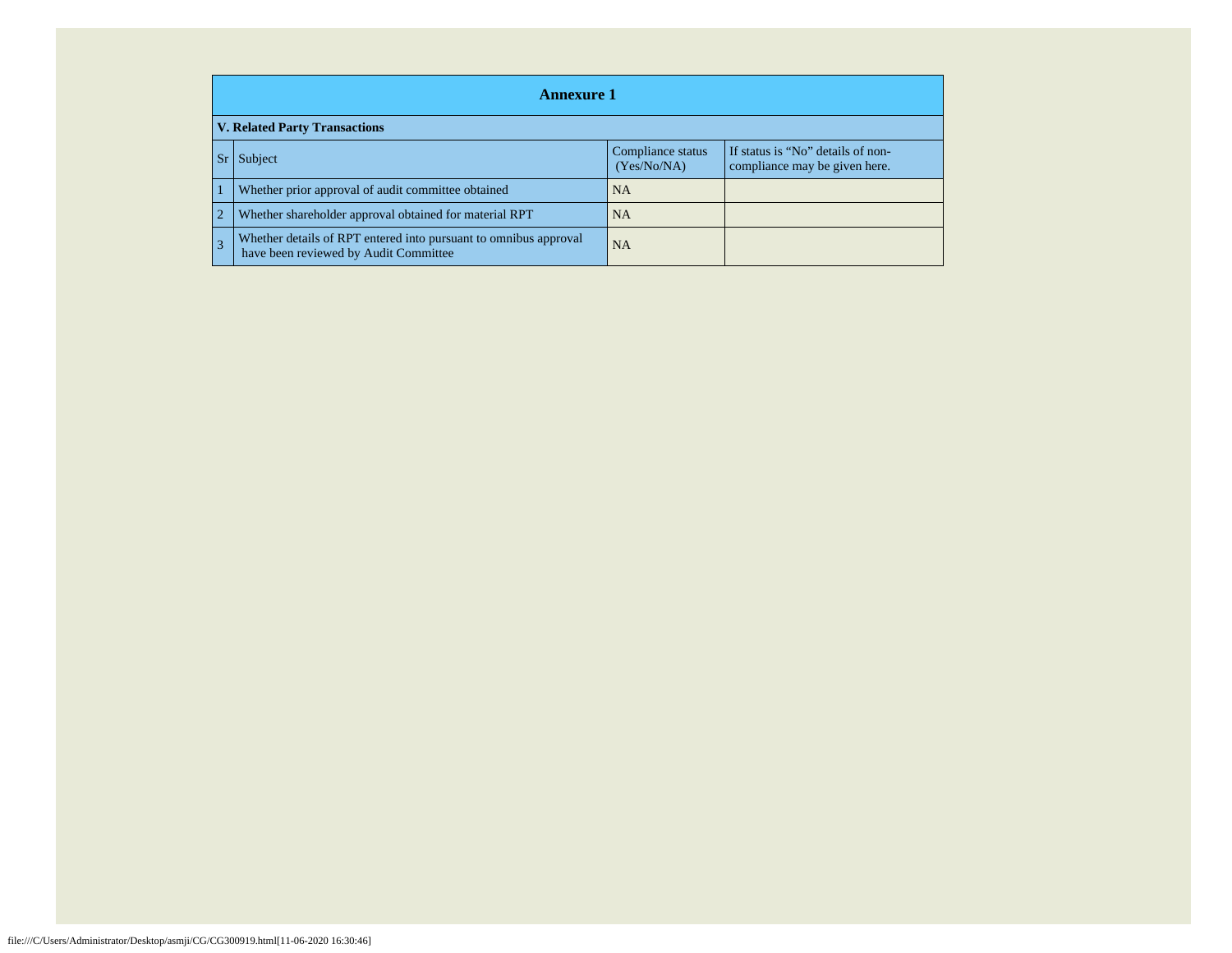| <b>Annexure 1</b> |                                                                                                                                                                                                                 |                                  |  |  |  |
|-------------------|-----------------------------------------------------------------------------------------------------------------------------------------------------------------------------------------------------------------|----------------------------------|--|--|--|
|                   | <b>VI. Affirmations</b>                                                                                                                                                                                         |                                  |  |  |  |
| Sr <sub>1</sub>   | Subject                                                                                                                                                                                                         | Compliance<br>status<br>(Yes/No) |  |  |  |
|                   | The composition of Board of Directors is in terms of SEBI (Listing obligations and disclosure requirements)<br>Regulations, 2015                                                                                | <b>Yes</b>                       |  |  |  |
|                   | The composition of the following committees is in terms of SEBI(Listing obligations and disclosure requirements)<br>Regulations, 2015 a. Audit Committee                                                        | <b>Yes</b>                       |  |  |  |
| 3                 | The composition of the following committees is in terms of SEBI(Listing obligations and disclosure requirements)<br>Regulations, 2015. b. Nomination & remuneration committee                                   | <b>Yes</b>                       |  |  |  |
| $\overline{4}$    | The composition of the following committees is in terms of SEBI(Listing obligations and disclosure requirements)<br>Regulations, 2015. c. Stakeholders relationship committee                                   | Yes                              |  |  |  |
| $\overline{5}$    | The composition of the following committees is in terms of SEBI(Listing obligations and disclosure requirements)<br>Regulations, 2015. d. Risk management committee (applicable to the top 500 listed entities) | <b>NA</b>                        |  |  |  |
| 6                 | The committee members have been made aware of their powers, role and responsibilities as specified in SEBI<br>(Listing obligations and disclosure requirements) Regulations, 2015.                              | Yes                              |  |  |  |
|                   | The meetings of the board of directors and the above committees have been conducted in the manner as specified in<br>SEBI (Listing obligations and disclosure requirements) Regulations, 2015.                  | Yes                              |  |  |  |
| 8                 | This report and/or the report submitted in the previous quarter has been placed before Board of Directors.                                                                                                      | Yes                              |  |  |  |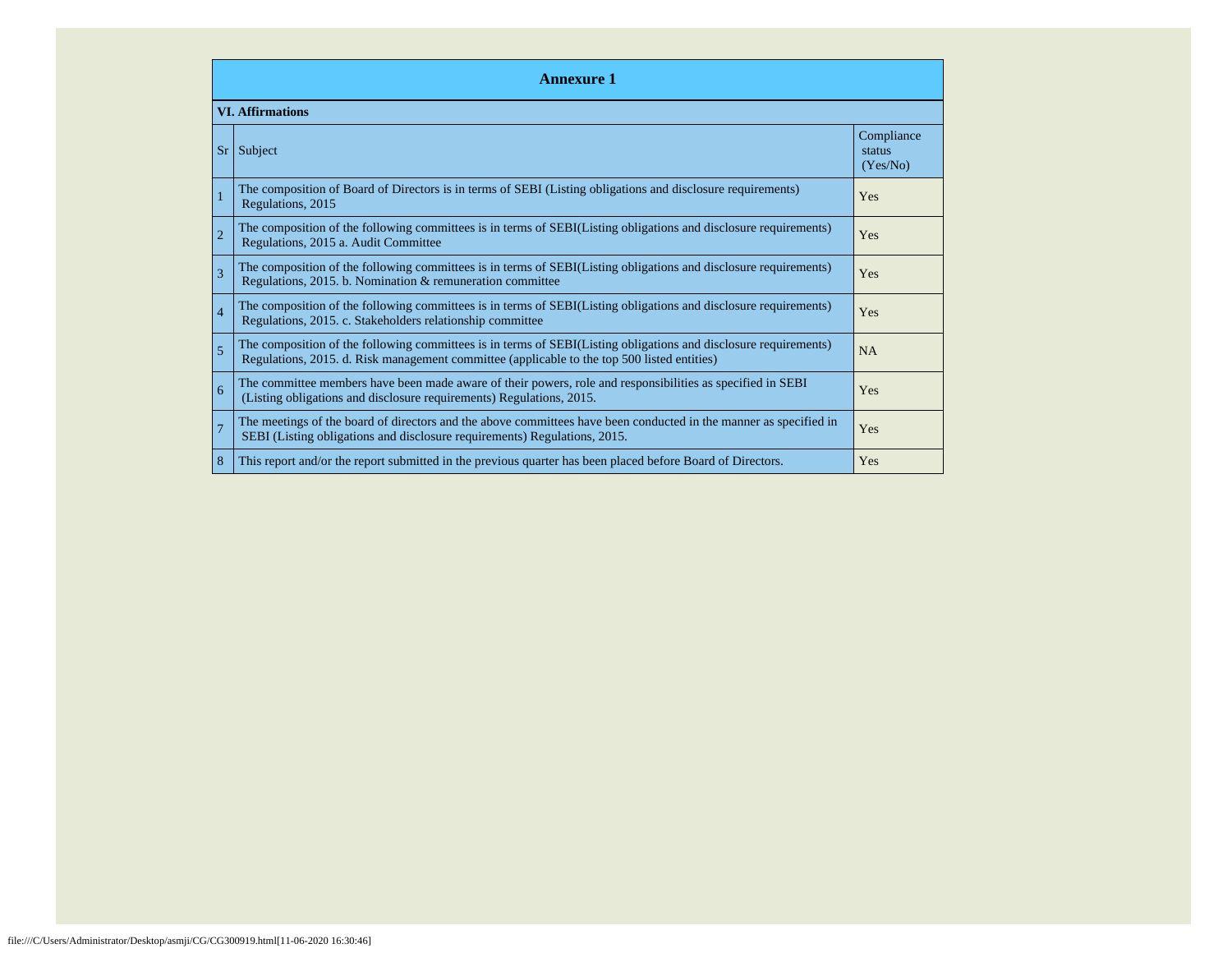|     | <b>Annexure 1</b> |                                          |  |  |  |
|-----|-------------------|------------------------------------------|--|--|--|
| Sr. | Subject           | Compliance status                        |  |  |  |
|     | Name of signatory | Vinay Khandelwal                         |  |  |  |
|     | Designation       | Company Secretary and Compliance Officer |  |  |  |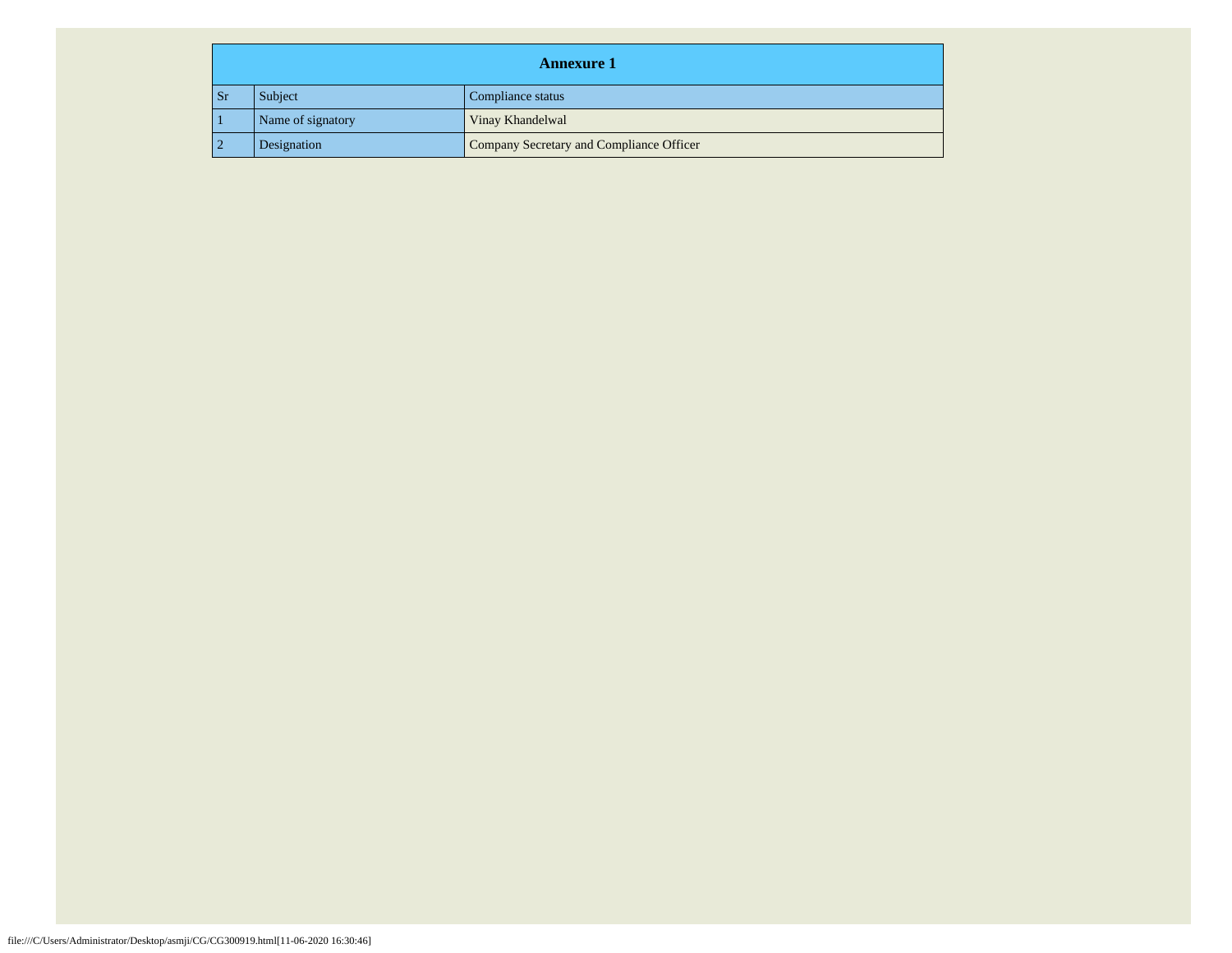| <b>Annexure III</b> |                                                                                                                                                                                      |                                              |                                     |                                                                      |
|---------------------|--------------------------------------------------------------------------------------------------------------------------------------------------------------------------------------|----------------------------------------------|-------------------------------------|----------------------------------------------------------------------|
|                     | <b>III. Affirmations</b>                                                                                                                                                             |                                              |                                     |                                                                      |
|                     | Sr   Particulars                                                                                                                                                                     | Regulation<br>Number                         | Compliance<br>status<br>(Yes/No/NA) | If status is "No" details of<br>non-compliance may be<br>given here. |
| 1                   | Copy of the annual report including balance sheet, profit and loss account,<br>directors report, corporate governance report, business responsibility<br>report displayed on website | 46(2)                                        | Yes                                 |                                                                      |
| $\overline{2}$      | Presence of Chairperson of Audit Committee at the Annual General<br>Meeting                                                                                                          | 18(1)(d)                                     | N <sub>o</sub>                      | He was not well                                                      |
| 3                   | Presence of Chairperson of the nomination and remuneration committee<br>at the annual general meeting                                                                                | 19(3)                                        | Yes                                 |                                                                      |
| $\overline{4}$      | Presence of Chairperson of the Stakeholder Relationship committee at the<br>annual general meeting                                                                                   | 20(3)                                        | Yes                                 |                                                                      |
| 5                   | Whether "Corporate Governance Report" disclosed in Annual Report                                                                                                                     | $34(3)$ read with<br>para C of<br>Schedule V | Yes                                 |                                                                      |
|                     | Any other information to be provided                                                                                                                                                 |                                              |                                     |                                                                      |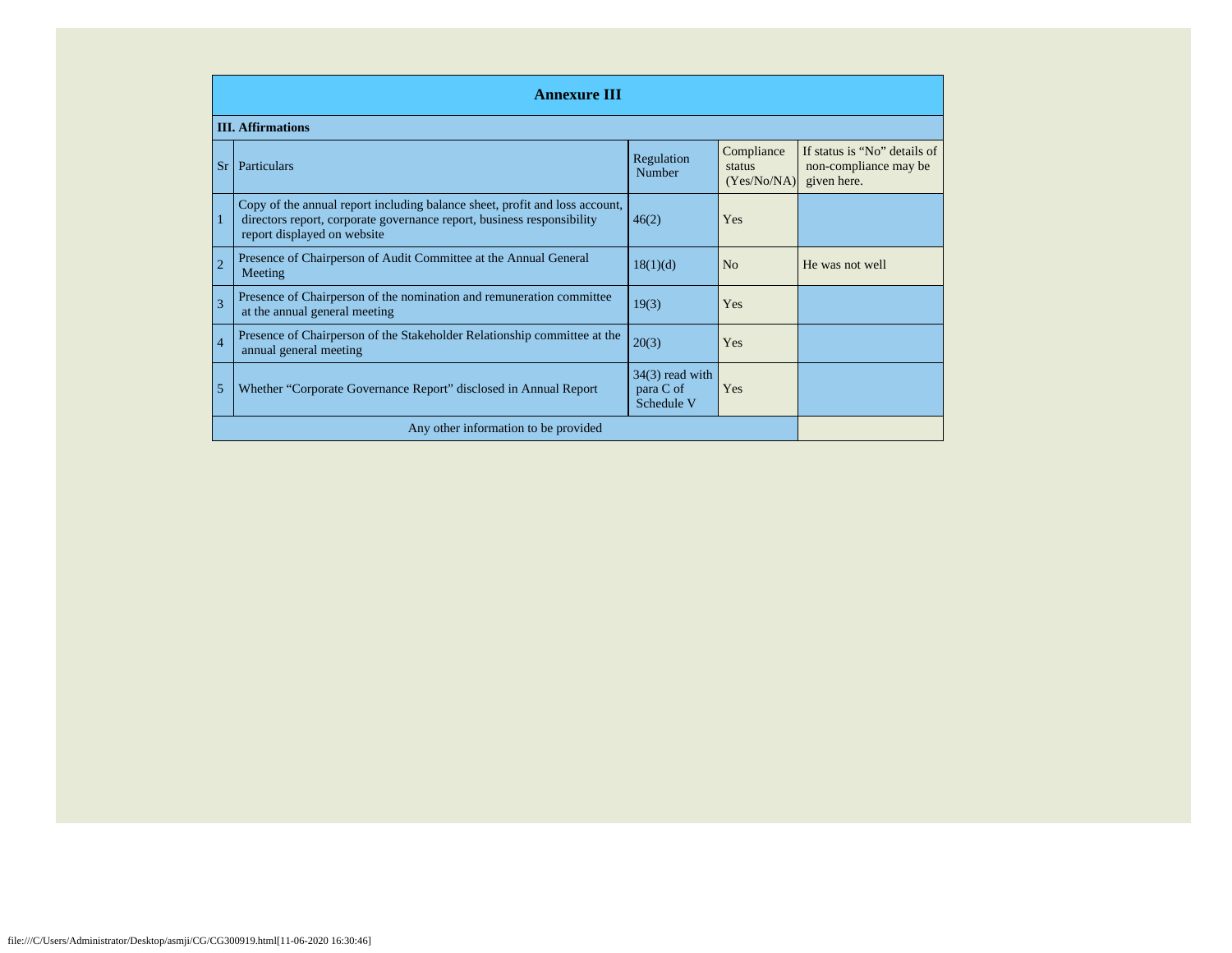| <b>Annexure III</b> |                                          |  |  |
|---------------------|------------------------------------------|--|--|
| Name of signatory   | Vinay Khandelwal                         |  |  |
| Designation         | Company Secretary and Compliance Officer |  |  |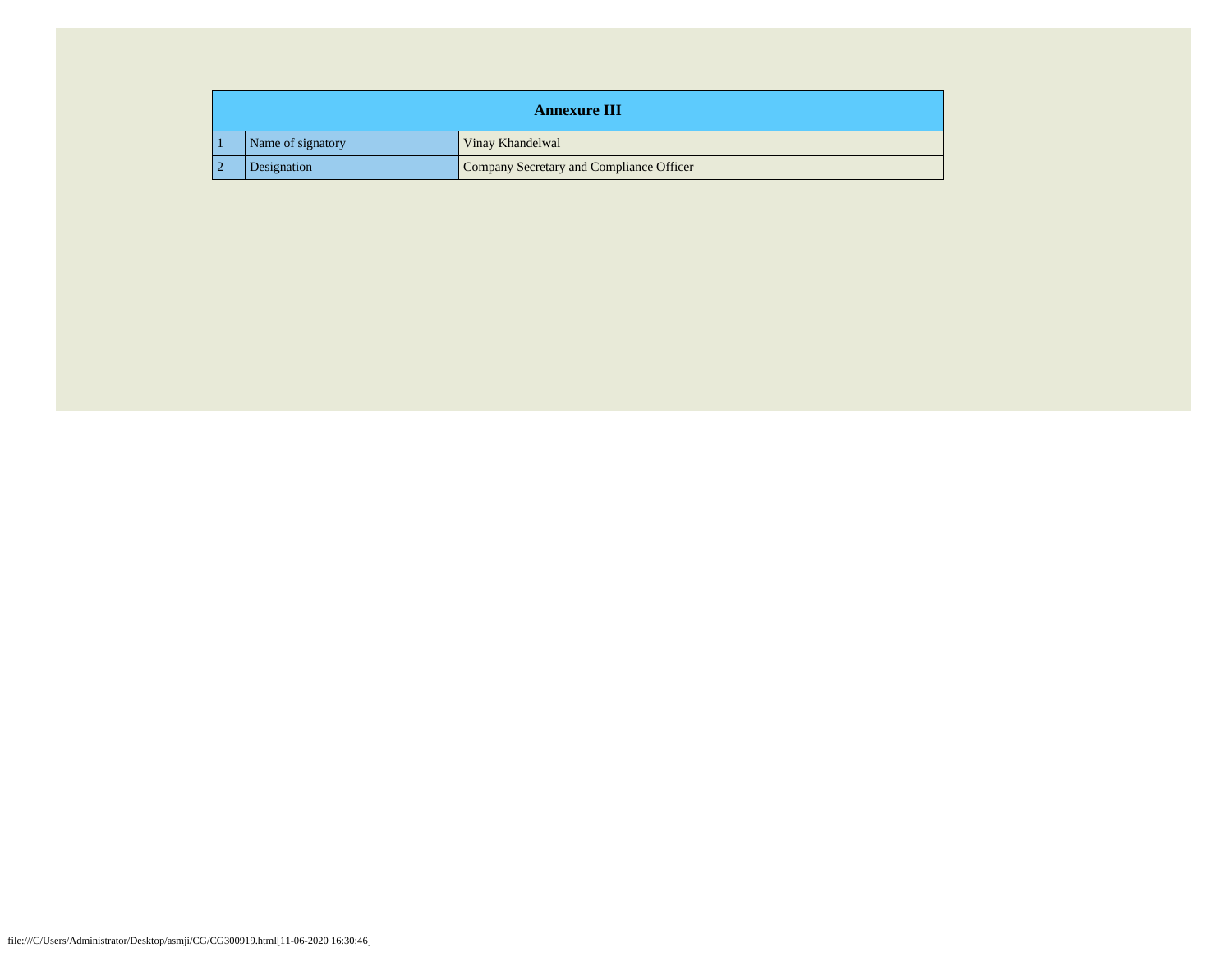| <b>Signatory Details</b> |                                          |  |  |
|--------------------------|------------------------------------------|--|--|
| Name of signatory        | Vinay Khandelwal                         |  |  |
| Designation of person    | Company Secretary and Compliance Officer |  |  |
| Place                    | New Delhi                                |  |  |
| Date                     | $10-10-2019$                             |  |  |